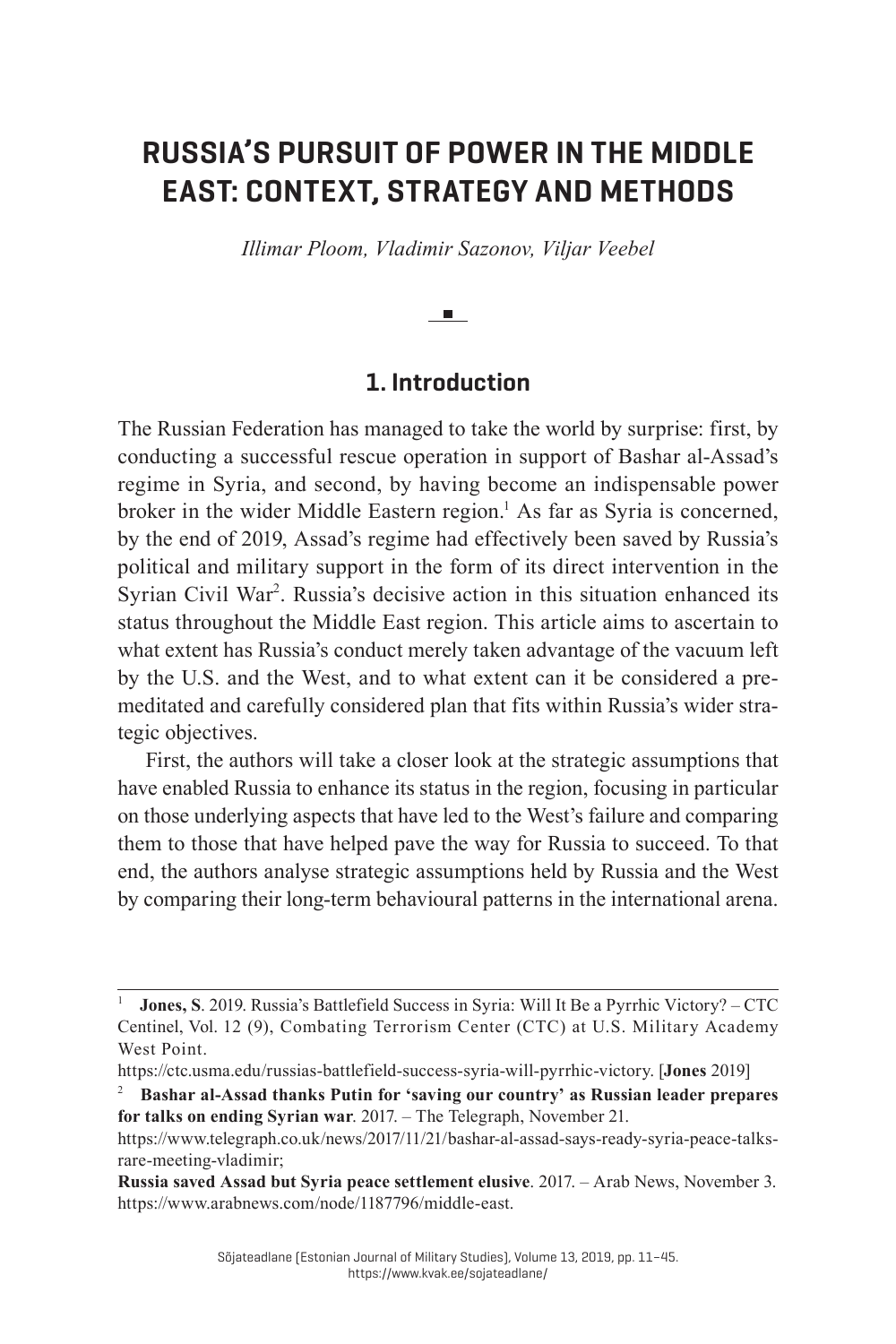Subsequently, the article will focus on Russia's wider strategic objectives. It can be argued that in addition to its intervention in Syria, Russia seems to be also pursuing wider regional objectives in the Middle East. This article will examine the core elements of this strategy, in light of Russia's actual achievements in that regard, and the standards Russia relies on to measure its success. This section will focus on analysing the strategic concept of Eurasian power, as articulated by leading Russia experts and academics, as well as Russia's activities in the Middle East and the achieved results from that perspective.

In order to achieve its strategic objectives, Russia has developed and implemented a sophisticated foreign policy not only towards regional powers but also to address the question of Islamist tendencies and radical groups. Therefore, the third thread that this article pursues, attempts to understand the choice of methods that Russia has used to deal with Muslims in general and with Islamist radical groups in particular. The authors aim to gain a deeper understanding into what lessons Russia has learned from its policy towards Muslims and Islamism at home by outlining a long history of examples.

Finally, the article will offer insights into the implications for the West with regard to Russia's new status in the Middle East in order to understand the potential consequences of this new situation for Russia and the West. To answer that question, the authors outline some potential trajectories of the relationship between Russia and the West in the Middle East and beyond. Additionally, the role of ISIS<sup>3</sup> will be analysed in the context of the Syrian Civil War as well as in the wider regional framework.

 Against this backdrop, this article puts forward the following research questions:

- What strategic assumptions underlie Russia's recent success in the Middle East and how should it be understood in the wider context of historical Western efforts to stabilise the region?
- What considerations have informed Russia's strategy in the Middle East and how to measure its success?

<sup>3</sup>**ISIS: Portrait of a Jihadi Terrorist Organization**. 2014. – The Meir Amit Intelligence and Terrorism Information Center at the Israeli Intelligence Heritage and Commemoration Center, November 26.

https://www.terrorism-info.org.il/en/20733/ (11.12.2019).

**Mölder, H.; Sazonov, V**. 2016. Sõjateoloogia ilmingud Lähis-Idas Da'ishi näitel: kas religioosne liikumine või poliitilis-sõjaline organisatsioon? – Sõjateadlane nr 3, lk 208−231. [**Sazonov, Mölder** 2016]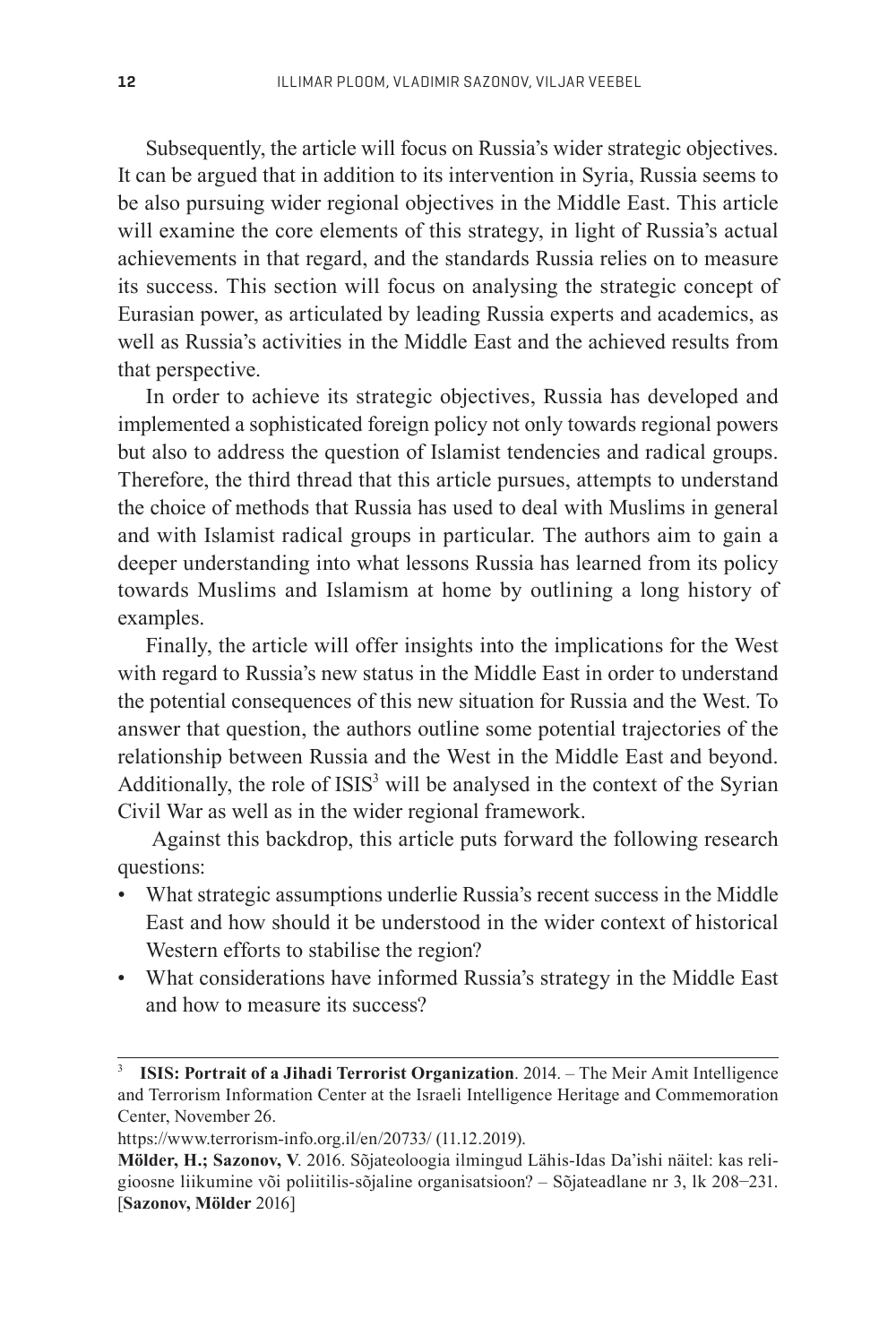- How has Russia's past experience with Islam at home influenced its current conduct and its preferred methods in the Middle East?
- What implications does Russia's recent success in the Middle East have for the potential trajectories of Russian-Western relations in the region and elsewhere?

Taking guidance from the posited research questions, the next chapter will mostly concentrate on assessing the wider backdrop of Western and Russian ambitions in the Middle East, outlining the reasons behind Russia's success and the relative failure of the West in their respective pursuits. The third chapter delves deeper into Russia's strategy in the Middle East, whereas the fourth chapter outlines Russia's experience with Islam and fundamentalism at home, seeking to find similarities with Russia's behaviour in Syria. Finally, the fifth chapter will discuss the significance of Russia's actions and the success of its strategic ambitions in Syria, in the Middle East and beyond, primarily attempting to understand it from the Western perspective.

## **2. Contextualising Western and Russian Strategic Assumptions regarding the Middle East: Outlining the Influence of the Historical and Current Context**

In order to compare Western and Russian strategic assumptions regarding the Middle East, it is necessary to outline the relevant historical context and the resulting implications. This section will mostly focus on some critical factors and trends shaping the situation in the Middle East starting around the time of the Arab Spring and the Syrian Civil War,<sup>4</sup> while also covering the relevant historical background.

It is the controversial nature of the Arab Spring<sup>5</sup> that carries in itself perhaps the best indication of the hopes and disappointments the West has entertained and suffered with regard to the Middle East in particular and the Islamic world in general. The Arab Spring encompasses two distinct pursuits – a quest for more democracy in the respective countries and a quest

<sup>4</sup>**Peterson, Ü**. 2016. Süüria kodusõjani viinud sündmustest islamimaailmas ja eriti Süürias. – Akadeemia, nr 12, lk 2209–2233.

<sup>5</sup>**Brownlee, J. N.; Masoud, T.; Reynolds, A***.* 2013. The Arab Spring: The Politics of Transformation in North Africa and the Middle East. Oxford: Oxford University Press; **Sazonov, V.; Mölder, H**. 2014. Süüria – kas järjekordne ususõda Lähis-Idas? – Idakiri: Eesti Akadeemilise Orientaalseltsi aastaraamat 2014, lk 134–154.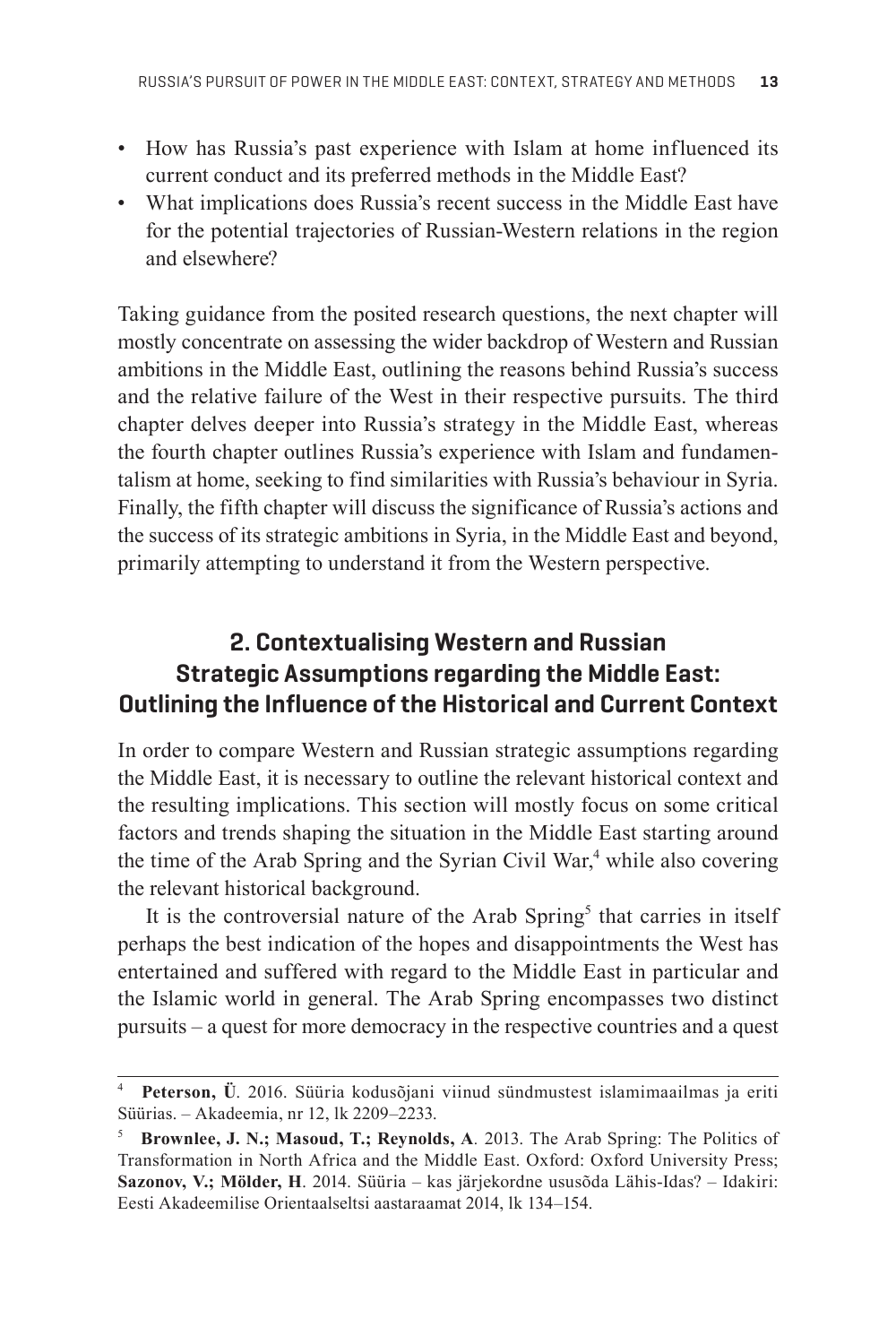for revitalising their religious and cultural legacy. This duality is also well reflected in the Western reception that hoped for the former but was often shaken, if not shocked, by the outcomes that favoured the latter. These hopes reflect the Western conviction of the inevitability of democratic developments throughout the world. However, this conviction has been repeatedly challenged and the history of the Middle East has proved that the democratic seed is fragile, needing welcoming soil and appropriate care in order to take root and flourish<sup>6</sup>; or a specific idiom with its own particular supportive arrangements (e.g. in Turkey).<sup>7</sup>

In any case, the outcomes of the Arab Spring have been controversial. On the one hand, it saw the fall of autocratic leaders (e.g. in Tunisia, Egypt and Libya), but the ensuing chaos often paved the way not merely for a return to traditional roots but also, for the rise of Islamists (even if moderate, like the Muslim Brotherhood).<sup>8</sup> Thus, from the perspective of the West, the outcomes of the Arab Spring have been varied. Only the Tunisian example supports the argument of democracy being clearly on the winning side<sup>9</sup>, whereas some countries have witnessed the return of autocratic regimes (e.g. Egypt, where the army has once again assumed control),<sup>10</sup> while many others (e.g. Libya, Yemen, Syria) have devolved into civil war.<sup>11</sup>

Such developments carry an implicitly discouraging message for the West. The Western approach entails two different aspects of legitimisation that both seem to be working against its success in the Middle East. First of

<sup>6</sup>**Shackle, S**. 2014. Is Democracy Possible in the Middle East? – Middle East Monitor, January 24.

https://www.middleeastmonitor.com/20140124-is-democracy-possible-in-the-middle-east/.

<sup>7</sup> See **Matos, A. P**. 2013. The Role of the Military in the Turkish Democracy: Are the Military the Guardians of or a Threat to the Turkish Democracy? – International Review of Turkish Studies, Vol. 3, Issue 1, pp. 8–27.

<sup>8</sup> See **Rózsa, E. N.** *et.al*. 2012. The Arab Spring – Its Impact on the Region and on the Middle East Conference. – Academic Peace Orchestra Middle East (APOME). Policy Brief for The Middle East Conference on a WMD/DVs Free Zone, No 9/10, August. http://library.fes.de/pdf-files/iez/09609.pdf.

In Tunisia, liberals and the moderate Islamic party cooperated in an emerging multiparty system. For more, see **Natil, I**. 2016. Civil State in the Post-Arab Spring Countries: Tunisia, Egypt and Libya. – The Arab Spring, Civil Society and Innovative Activism. Ed. by Cakmak, C. New York: Palgrave Macmillan, pp. 5–6.

<sup>&</sup>lt;sup>10</sup> Abdelsalam, E. 2015. The Arab Spring: Its Origins, Evolution and Consequences... four years on. – Intellectual Discourse, Vol. 23(1), pp. 136–139.

<sup>&</sup>lt;sup>11</sup> For more, see e.g. **Mushtaq, A. Q.; Afzal, M**. 2017. Arab Spring: Its Causes and Consequences. – Journal of the Punjab University Historical Society, Vol. 30(1), pp. 7–8. http://pu.edu.pk/images/journal/HistoryPStudies/PDF\_Files/01\_V-30-No1-Jun17.pdf.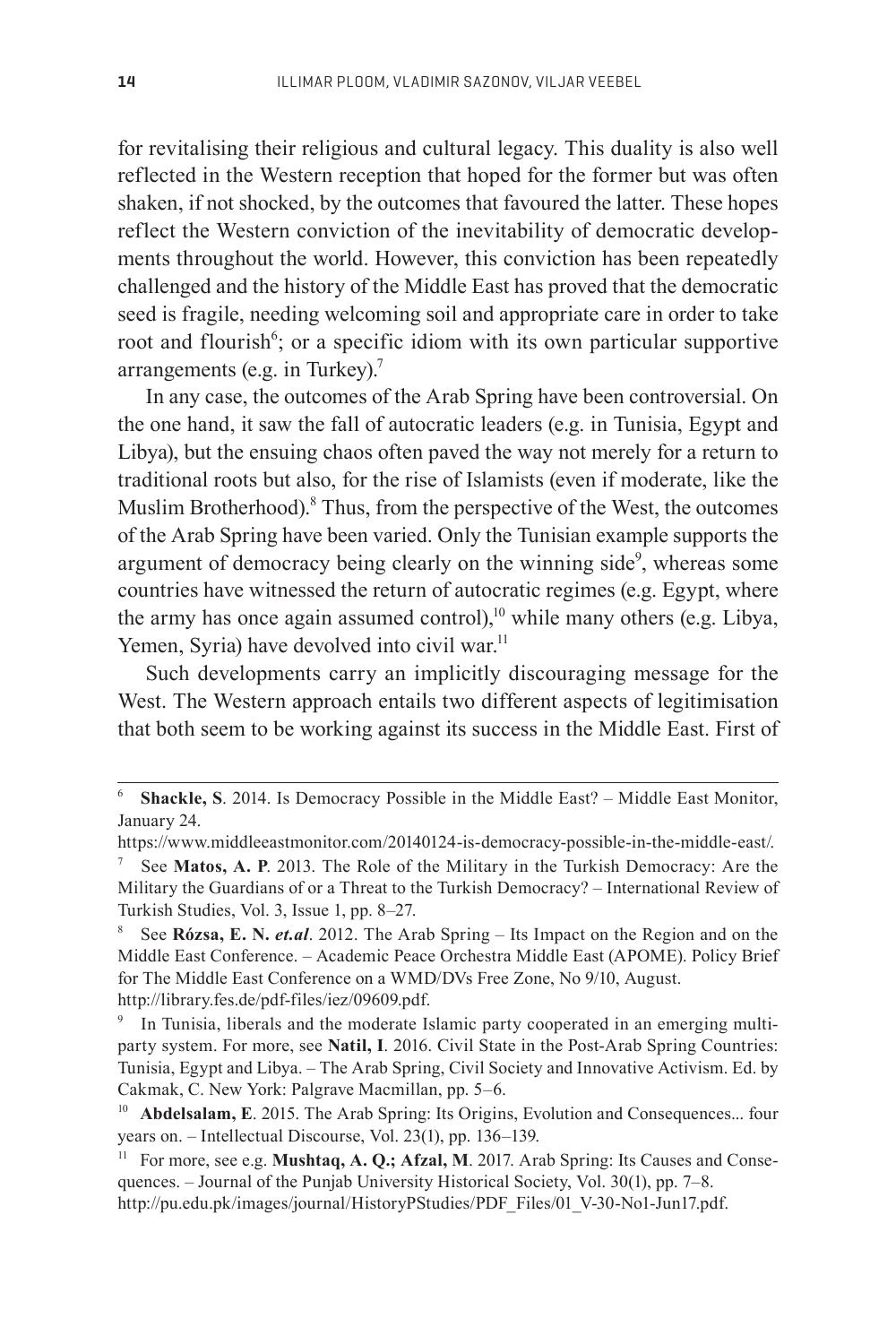all, in order to legitimise its activities in the Middle East, the West needs to justify these actions at home. With some notable exceptions $12$ , most of the Western measures have been geared towards supporting democratisation, from the direct export of democracy, to conditional aid, or to the general advocacy for human rights. Thus far, this has been the only argument for legitimating these policies in the West in order to secure public support as well as financial backing from the parliaments. However, as the above mentioned events have demonstrated, this particular goal may be both positively and negatively detrimental to Western aspirations in the Middle East: positively detrimental in the sense that the impulse to seek popular legitimacy in the region may lead to unexpected consequences as locals may opt for returning to their traditional values, and negatively detrimental, as democracy is perceived by the locals as part and parcel of the Western way of life imposed on the region.

Now, this latter aspect – the imposition of Western values and way of life – constitutes the second problematic aspect of legitimising the West's actions in the Middle East and has to do with the relatively long dominance of the Western civilisation over the Islamic World (i.e. the colonial past, effects of globalised capitalism, the legacies of the Cold War, etc.). The consequences of these historical and a myriad of internal developments paved the way for the ruling regimes and sometimes, in turn, for the counter-movements that emerged as a result (e.g. in post-revolutionary Iran, Iraq, Afghanistan, etc.).<sup>13</sup>

In this context, it is not surprising that the West has gradually grown tired of sustaining its active efforts in the Middle East, especially considering that its interventions have not managed to bring peace to the region. In some cases, the outcomes may even seem antithetical and counterproductive.

In recent years, the Western response, especially on the part of the U.S., not only with regard to the results of these interventions, but also in response to more urgent calls, has been to turn from active involvement to gradual

<sup>&</sup>lt;sup>12</sup> For more, see Cohen-Almagor, R. 2018. US-Saudi Arabia Relations: Business as Usual? – Extraordinary and Plenipotentiary Diplomatist, Vol. 6(10), October.

http://www.diplomatist.com/globalcenterstage/article20181029.html.

<sup>13</sup>**Stern, J**. 2003. Al-Qaeda: the Protean Enemy. – Foreign Affairs, Vol. 82(4), pp 27–40; cf. **Sazonov, V**. 2017. Afghanistan as an Example of the Kremlin's Hybrid Warfare – Why Russia is Arming the Taliban? – Diplomaatia, June.

https://icds.ee/afghanistan-as-an-example-of-the-kremlins-hybrid-warfare-why-russia-isarming-the-taliban/ [**Sazonov 2017a]**

For a critique of the U.S. decision to launch 'The War on Terror', see also **Howard, M**. 2000. The Invention of Peace: Reflections on War and International Order. London: Profile Books.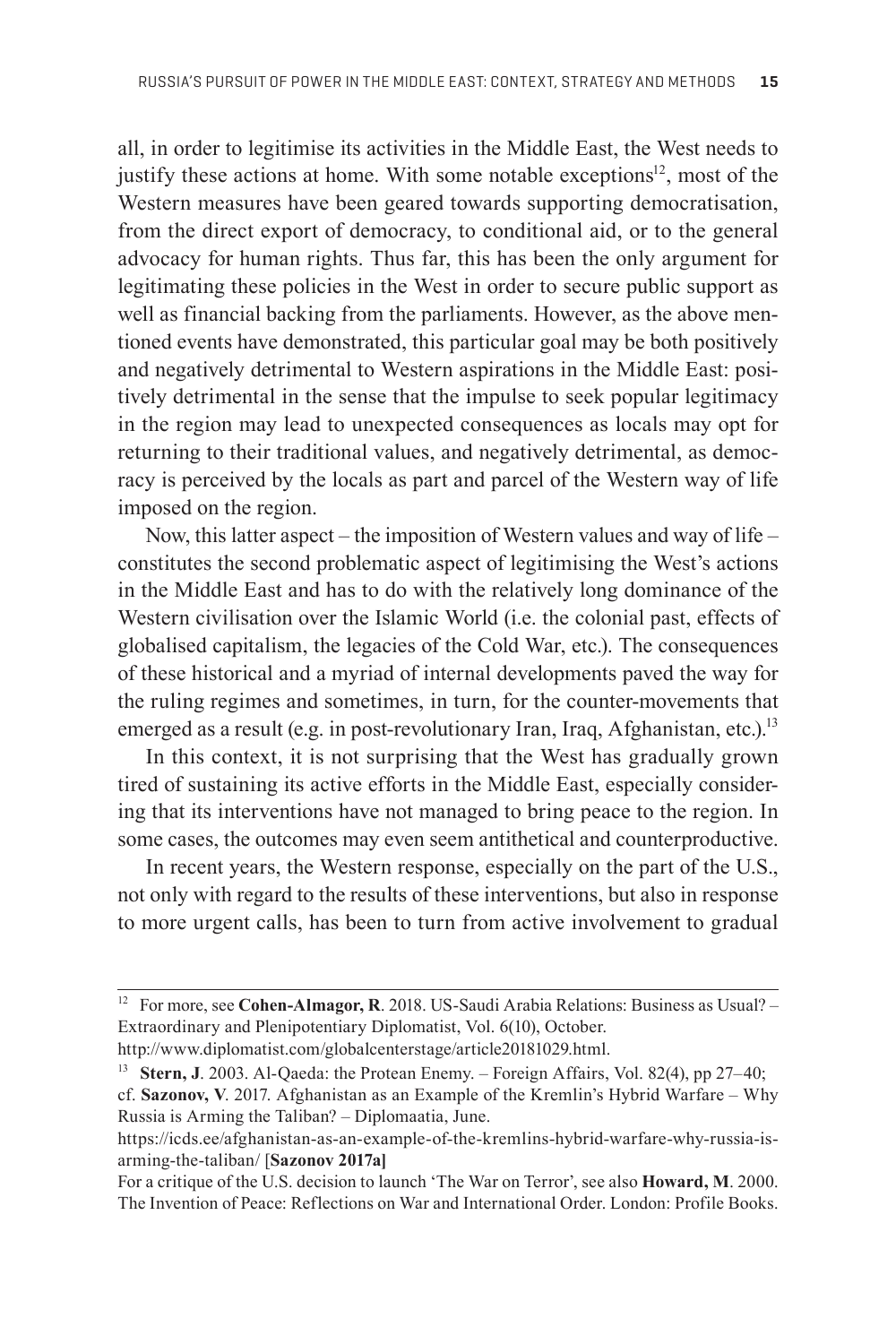withdrawal from the region.<sup>14</sup> Although President Trump's policy choices may be seen as more ambivalent, his declared policy stance of 'Make America Great Again' carries strong isolationist connotations and seems to continue the trend ushered in by his predecessor, President Obama<sup>15</sup>, resulting in a power vacuum that Russia has been more than eager to occupy.

Strangely, the same conditions that have hampered Western ambitions have been conducive for Russia's ambitions. Furthermore, it can be argued that Russia has had the upper hand in both aspects of legitimisation, if not in moral, then at least in practical terms because the Kremlin does not have to justify its actions in the Middle East to the home audience by reverting to the narrative of contributing to the cause of democracy. On the contrary, Russia has itself put forward the notion of 'managed democracy'16, and due to its general opposition to Western values, Russia seems to be perceived as much less dangerous to the culture of the Middle East countries.

The second aspect, which is also closely related to the previous one, is the fact that as a result of adopting this approach, Russia does not have to deal with the problems related to the introduction of democratic reforms in the Middle East. Moreover, the Kremlin appears to be rather satisfied when Middle Eastern countries choose to return to traditional (or perhaps even to more or less moderate Islamist) ways of life. This gives Russia a clear advantage since its reception does not rely on the pursuit of democracy but can be satisfied with merely a measured dose of stability. Although the culpability for colonisation and for developments that unfolded during the Cold War could easily be attributed to Russia as well, somehow it seems that by distancing itself from the West by *de facto* not sharing the same democratic aspirations, Russia appears to have freed itself from any recriminations as well.

In addition to the vacuum created in the Middle East by the U.S. withdrawal, Russia has also benefitted from another particular advantage. In

<sup>&</sup>lt;sup>14</sup> Unger, D. 2016. The Foreign Policy Legacy of Obama. – The International Spectator, Vol. 51(4), pp. 1–16.

http://www.iai.it/sites/default/files/unger.pdf.

<sup>&</sup>lt;sup>15</sup> Wechsler, W. F. 2019. US Withdrawal from the Middle East: Perceptions and Reality. – The MENA Region: a Great Power Competition. Ed. by Mezran, K.; Varvelli, A. Milano: Ledi Publishing, pp. 13–38.

https://www.atlanticcouncil.org/wp-content/uploads/2019/10/MENA-Chapter-one.pdf.

<sup>&</sup>lt;sup>16</sup> Liik, K. 2013. Regime Change in Russia. – European Council on Foreign Relations (ECFR), Policy Memo, Issue 81, May.

https://www.ecfr.eu/page/-/ECFR81\_PUTIN\_MEMO\_AW.pdf.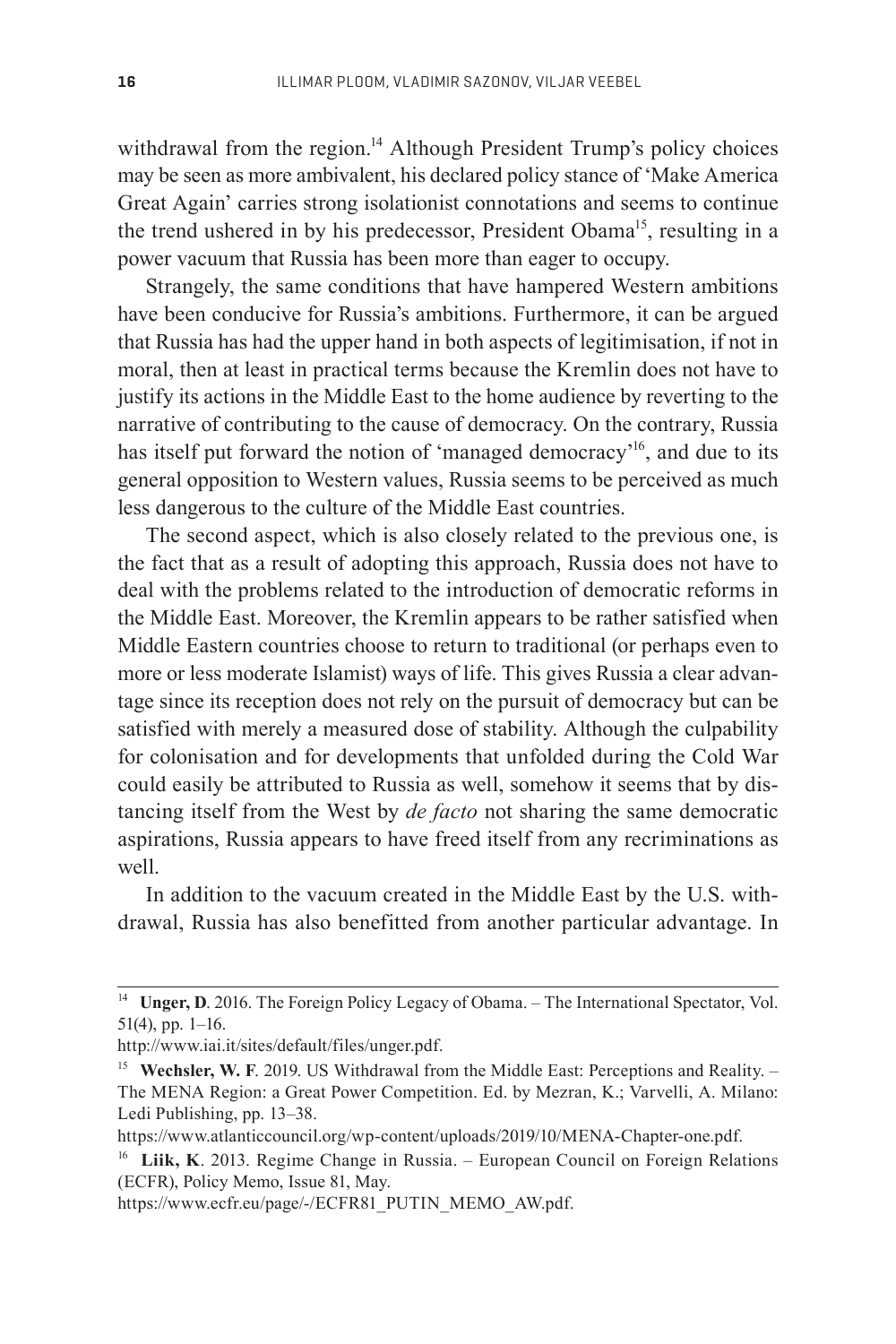Syria, the West has mostly supported the small democratic factions among the larger anti-Assad opposition that also comprises radical groups.17 Thus, it is understandable that, at least for the U.S., such alliances have been question able because some of those oppositional radical groups are also categorised as enemies just like Assad's regime<sup>18</sup>, further hampering U.S. efforts. Whereas Russia, in comparison, despite its officially stated priority of fighting ISIS, has aligned its operations to help Assad. According to Polyakova, the fact that Russia counts ISIS among its enemies has also worked as a facilitating factor, without distracting Russia from its main objectives.<sup>19</sup> Altogether, this has made Russia's immediate strategic objectives much more straightforward and easier to pursue.

Moreover, there is another ISIS-related factor that may be working to Russia's benefit, and it is also one that has been hampering the West. By way of gross simplification, it could be argued that ISIS's emergence is itself partly a consequence of Western interventions in the Middle East and beyond. Furthermore, it is possible to draw a link between the 2003 Western intervention in Iraq, the consequent dismantling of Saddam Hussein's army and the rise of ISIS. While this does not mean that the West should assume responsibility for ISIS's actions, an indirect relationship can hardly be denied.<sup>20</sup> In comparison, for Russia, no such paradoxical relationships exist. Thus, without any moral burden or possible reservations, it is easier for Russia to fight ISIS, as compared to the West.

<sup>&</sup>lt;sup>17</sup> Lang, H.; Awad, M.; Sofer, K.; Juul, P.; Katulis, B. 2014. Supporting the Syrian Opposition: Lessons from the Field in the Fight against ISIS and Assad. – Center for American Progress, September.

https://cdn.americanprogress.org/wp-content/uploads/2014/09/IslamistsSyria-report.pdf. <sup>18</sup>*Ibid*., p. 3.

<sup>&</sup>lt;sup>19</sup> **Polyakova, A.** 2018. Putin's true victory in Syria isn't over ISIS. – The Brookings Institute, February 26.

https://www.brookings.edu/opinions/putins-true-victory-in-syria-isnt-over-isis/.

<sup>20</sup> See e.g. **Jones, S. G.; Dobbins, J.; Byman, D.; Chivvis, C. S.; Connable, B.; Martini, J.; Robinson, E.; Chandler, N**. 2017. Rolling Back the Islamic State. – RAND report, pp. x–xi. https://www.rand.org/pubs/research\_reports/RR1912.html.

Even this, otherwise critical account, admits that 'ISIL did grow out of chaos that sprung from the US invasion of Iraq'. **Hundal, S**. 2015. ISIL's terrorism is not a reaction to Western foreign policy. – Quartz, November 18.

https://qz.com/553733/isils-terrorism-is-not-a-reaction-to-western-foreign-policy/.

See also **Milne, S**. 2015. Now the truth emerges: how the US fuelled the rise of Isis in Syria and Iraq. – The Guardian, June 3.

https://www.theguardian.com/commentisfree/2015/jun/03/us-isis-syria-iraq.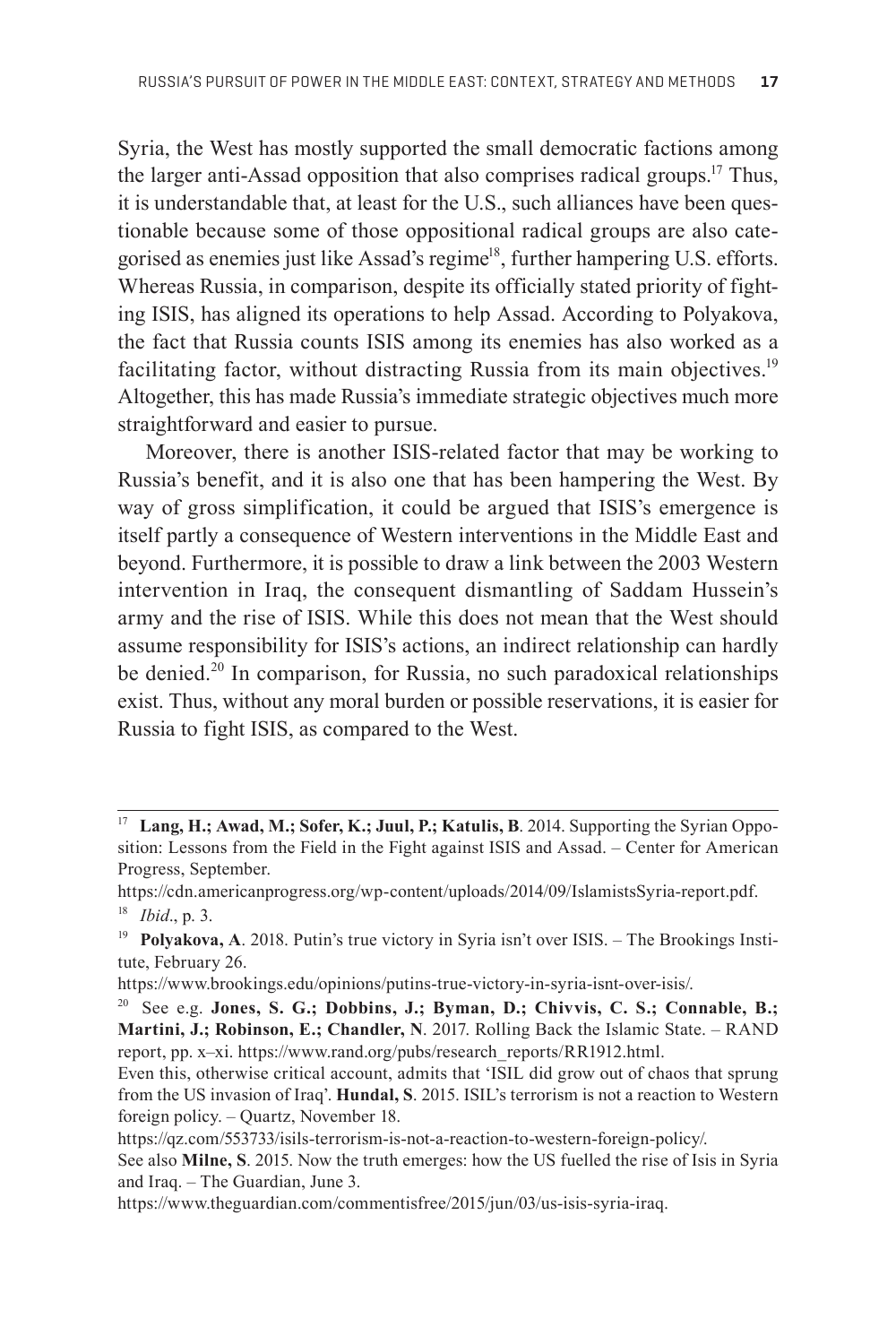Despite high hopes, the toppling of Saddam Hussein's regime did not bring about peace. On the contrary – Iraq descended into civil war (incl. against the U.S. and its allies) that lasted for eight years. When the U.S. forces finally left Iraq in 2011, the situation in the country deteriorated, becoming even more unstable, eventually falling prey to another civil war. It was in this context that radical Islamists were successful in establishing a terrorist quasi-state – in the form of 'the Caliphate' under the name Islamic State of Iraq and Syria (ISIS) – in the territories seized from Syria and Iraq in 2014.<sup>21</sup> However, as will be shown later, Russia's relations with ISIS have some additional facets due to some rather dubious connections. Specifically, many former officers of Saddam's regime, which was ruled by the Ba'ath party, have played a significant role in ISIS, if not directly controlling it, $^{22}$ giving grounds to the argument that there is a Ba'athist-Salafist nexus $^{23}$ within ISIS. This nexus, in turn, is a critical indicator, revealing potential ties that may have been established with the KGB in the Soviet era given the fact that several former officers of Saddam's army and members of the Ba'ath party studied in Moscow during the Cold War.<sup>24</sup>

Thus, provided that the alleged links with the KGB can be established, it is quite apparent that the same forces that have posed a challenge for the West, could ease the way for Russia to become the main power broker in the Middle East. Indeed, the ties with the KGB are not only difficult to sever,

https://newdaynews.ru/ekb/interview/556654.html.

<sup>&</sup>lt;sup>21</sup> Bunzel, C. 2015. From Paper State to Caliphate: The Ideology of the Islamic State. – The Brookings Project on U.S. Relations with the Islamic World. Analysis paper, No. 19, March. https://www.brookings.edu/wp-content/uploads/2016/06/The-ideology-of-the-Islamic-State. pdf.

<sup>22</sup>**Sazonov, V**. 2017b. ISIS – kas Saddam Husseini režiimi produkt? – Islam.ee, April 15. https://www.islam.ee/arvamus/178-vladimir-sazonov-isis-kas-saddam-husseini-reziimiprodukt/.

<sup>&</sup>lt;sup>23</sup> Natali, D. 2015. The Islamic State's Baathist roots. - Al-Monitor, April 24. https://www.al-monitor.com/pulse/fa/originals/2015/04/baathists-behind-the-islamic-state. html.

<sup>&</sup>lt;sup>24</sup> During the Iran-Iraq War (1980–1988), Saddam Hussein's security service, the Iraqi Directorate of General Military Intelligence (*al-Istikhbarat),* had ties with the Russian KGB. The KGB advised Saddam's security services in techniques of concealing covert weapons production facilities. See **Al-Marashi, I.** 2002. Saddam's Security and Intelligence Network and The Iraqi Security Apparatus.

https://www.nonproliferation.org/diagram-saddams-security-and-intelligence-network-theiraqi-security-apparatus/;

**На стороне ИГИЛ воюют генералы с советской выучкой и образованием. Зачем России присутствие в Сирии**. 2016. – New Day News, February 04.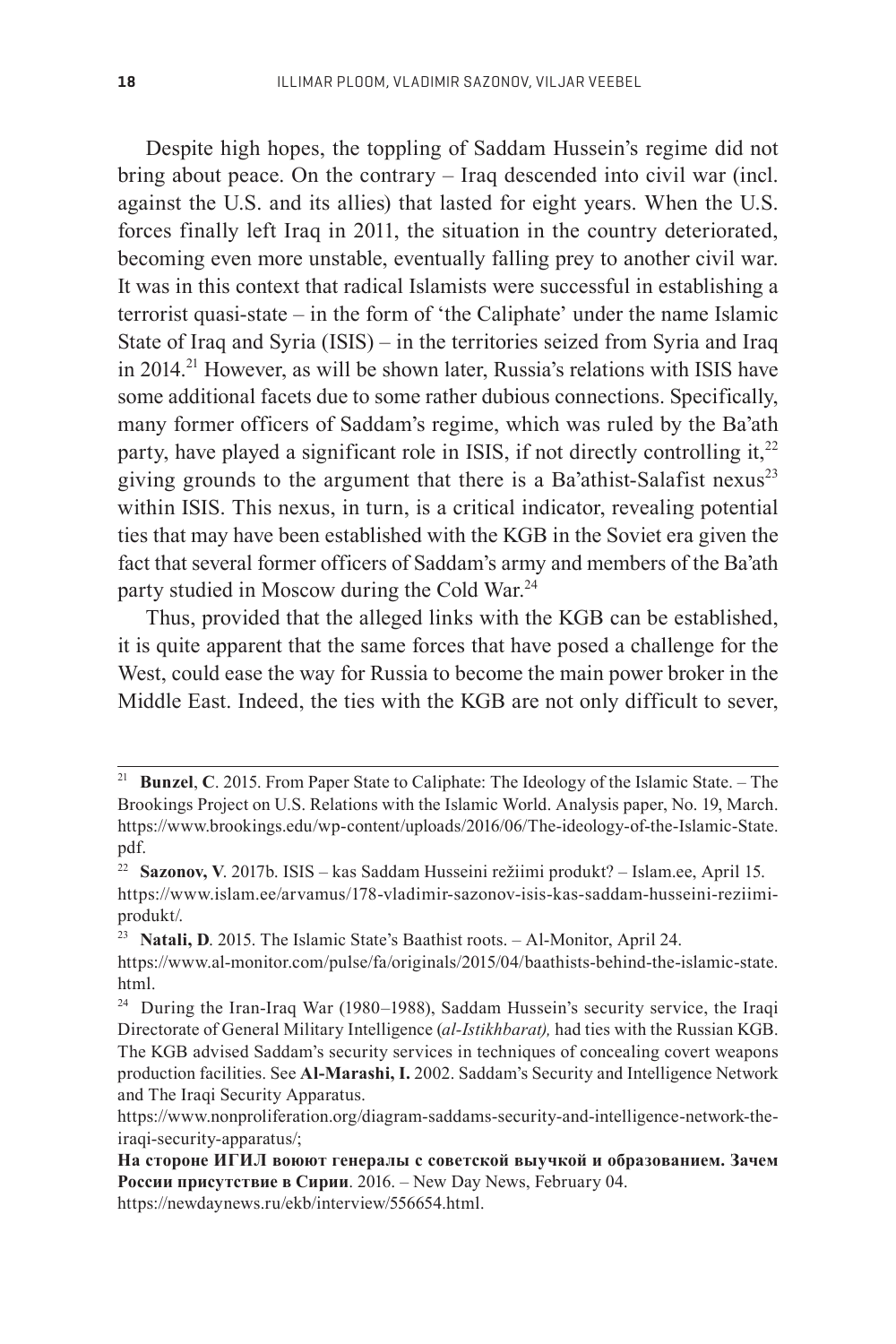but they can, by the same token, come in rather handy by providing a line of communication for the Federal Security Service (FSB), Russia's principal security agency and the main successor to the USSR's KGB, and hence a convenient mechanism for deal-making.

## **3. Russia's Conduct in the Middle East in the Context of its Strategic Objectives**

This chapter will look into the wider significance of Russia's pursuits in Syria and in the Middle East. The main elements and trends of Russia's conduct in the region will be briefly examined against some prominent interpretations of Russia's strategic concepts and goals, such as Russia positioning itself as the leading Eurasian power.

Looking at Russia's vicissitudes in Syria and in the wider Middle-East since 2015, one is faced with many paradoxes. Although Russia appears to have started out with a relatively modest aim of helping the Assad regime hold on to power in Syria, due to the success of that venture, Russia now enjoys the status of a major regional power broker in the Middle East. At first look, this status must seem somewhat surprising on at least two planes: regional and global. As to the regional plane, given the fact that Russia has thus far been considered primarily a supporter of Shia interests, this position should have posed insurmountable problems for establishing trust with the major Sunni countries in the region, begging the question: how did Russia manage to establish rapport with all major players in the Middle East?<sup>25</sup> As to the global plane, what could explain Russia's bold entrance into a second conflict (i.e. the Syrian Civil War) in addition to its on-going confrontation in neighbouring Ukraine?

As it will be argued, Russia has been pursuing this novel pragmatic policy for quite some time now, trying to gain the recognition of all major powers in the Middle East. In a way, Syria has become a welcome stepping stone on the road to achieving that goal. Russia's pursuits in the Middle East do not merely align with its regional goals, but also fit into the larger picture of its desired status as a global player. However, before going into the details of that policy, in order to gain an understanding of the complexity of Russia's past involvements and ties in the Middle East, it bears outlining some facts

<sup>&</sup>lt;sup>25</sup> This applies, for example, to Israel in the context of Russia's close ties with al-Assad and Hezbollah and Iran.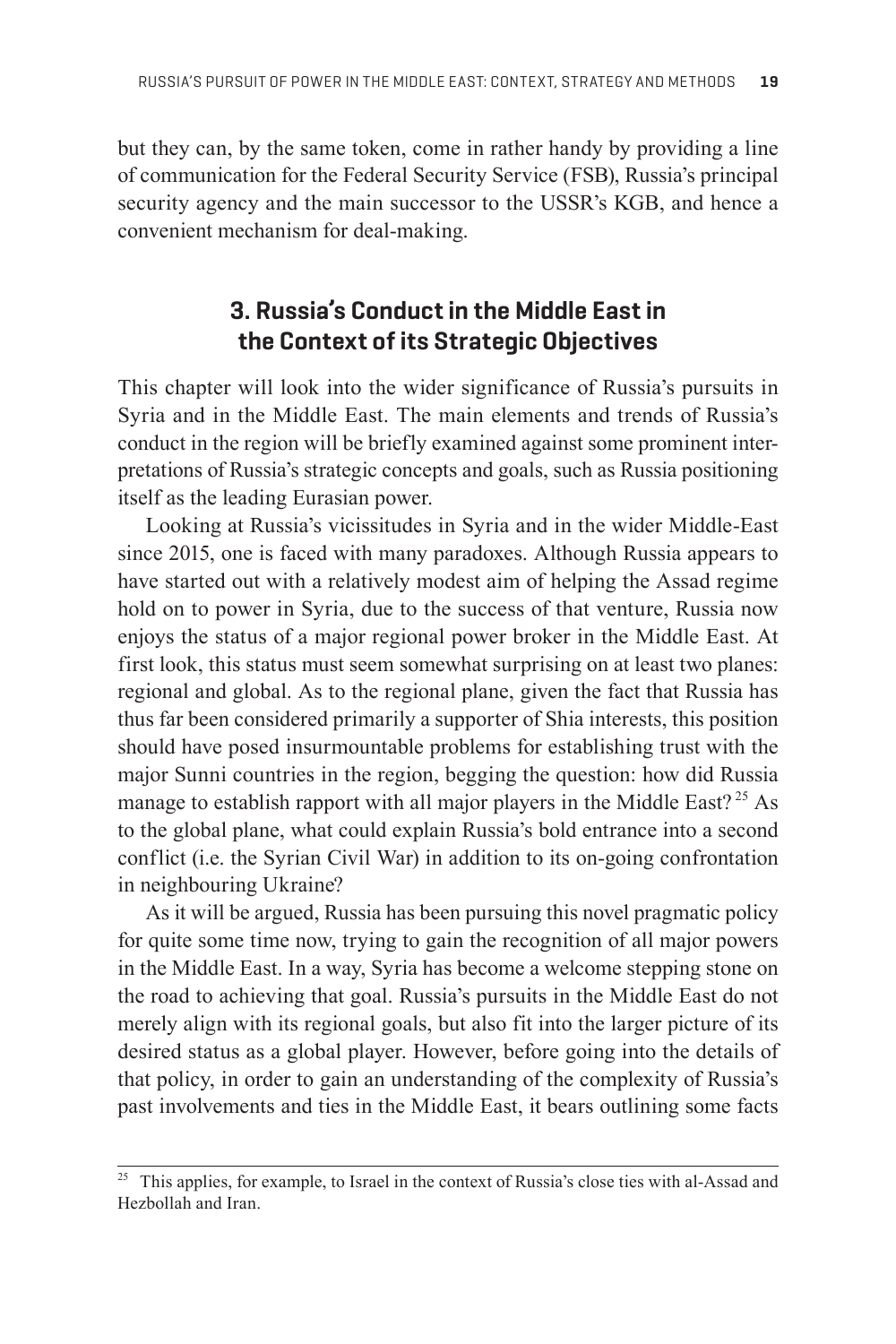about Russia's history with the region. As will be seen, it has not been only about siding with the Shia interests.

Throughout history, Russia's biggest rival in the Middle East has been the Ottoman Empire with whom Russia has been in fierce competition, particularly for the area surrounding the Black Sea and the Balkans, as well as with a view to securing access to the Mediterranean through the Turkish Straits.<sup>26</sup> In this context, it bears significance that despite numerous opportunities for Turkey and Russia to clash over their interests in Syria and in the wider region. Despite the freezing of relations between the two countries after Turkey downed a Russian aircraft in Northern Syria in 2015, their relationship was quickly mended, and in 2019, the world witnessed their close cooperation in managing the extremely complex situation in Northeast Syria, where one central question relates to the areas mainly populated by Kurds.

In the beginning of the 1950s, despite having first been a supporter of Israel, the Soviet Union established allied or equivalent relations with the enemies of Israel and its main supporter the U.S. Russia's new allies in the Middle East included Algeria, Egypt, Iraq, Libya, South Yemen and Syria<sup>27</sup>, fitting nicely into the framework of the international communist revolution, one of the prevalent strands in international relations during the Cold War.

Despite the much heralded Russian support for the 'Shia axis', the relationship between Moscow and the Shia Islamic Republic of Iran has been and remains complex (e.g. clashing in the field of business interests as been the case in Syria).<sup>28</sup> Their relationship has also suffered due to the way Russia

<sup>&</sup>lt;sup>26</sup> Trenin, D. 2016. Russia in the Middle East: Moscow's Objectives, Priorities, and Policy Drivers. – Carnegie Endowment for International Peace, Task Force on U.S. Policy toward Russia, Ukraine, and Eurasia, p. 2.

https://carnegieendowment.org/files/03-25-16 Trenin\_Middle\_East\_Moscow\_clean.pdf. [**Trenin** 2016]

In addition to Turkey, Russia's other main competitor in the region, has been the Persian Empire or modern Iran.

<sup>27</sup>**Karmon, E**. 2018. Russia in the Middle East – The Sunni Connection. – Institute for Policy and Strategy (IPS) Publications.

https://www.idc.ac.il/he/research/ips/Documents/publication/5/ElyKarmonRussiaMiddle EastJuly2018.pdf [**Karmon** 2018]

 $28$  In this case, al-Assad can claim some sovereign decision-making authority while trying to balance the allocation of profitable deals between Russia and Iran. **Kotan, B. N**. 2019. How Assad balances competing interests of Russia and Iran in Syria. – TRTWorld, September 20. https://www.trtworld.com/middle-east/how-assad-balances-competing-interests-of-russiaand-iran-in-syria-29976.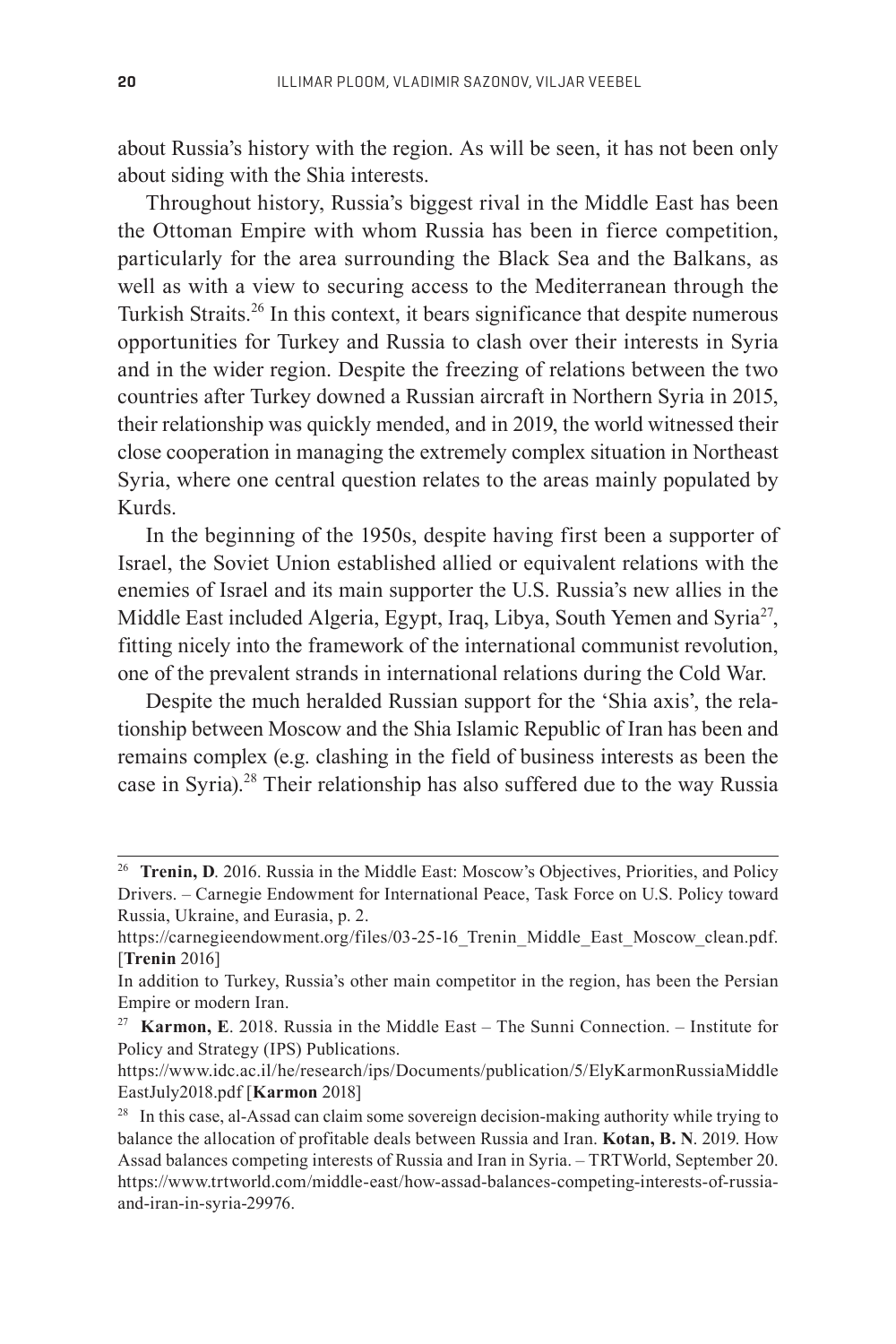publicised its use of an Iranian air base for its first air strikes in Syria.29 As Borshchevskaya argues, historically Russian and Iranian interests have been more on a course of collision than in harmony. After the 1979 Iranian revolution, the famous slogan propagated by the newly anointed ruler Ayatollah Homeini was "*Neither East nor West but Islamic Republic*", distancing Iran from both competing superpowers of the Cold War. Despite these complexities, Iran and Russia have managed to maintain a close relationship rooted mostly in their shared anti-Western political objectives, but also based on mutually beneficial economic relations and concerns over the rise of Sunni extremism in the region.<sup>30</sup>

Perhaps most remarkable is the way Russia has managed to retain those Shia connections, while at the same time cultivating close relations with the Sunni powers. It is not only that the success in Syria has played into Russia's hands, but a long-term Kremlin strategy can be observed here as well. From 2005 to 2007, President Putin visited Egypt, Israel, Saudi Arabia, Jordan, Qatar, Turkey and the United Arab Emirates, securing an observer status for Russia in the Organization of Islamic Cooperation.<sup>31</sup> In this regard, Russia's close cooperation with Saudi Arabia is especially noteworthy because even if their interests should clash in Syria, according to Trenin, there are many more areas where their interests align quite well (e.g. support for Abdel Fattah el-Sisi in Egypt, manipulation of oil prices, etc.).<sup>32</sup> In that respect, Russia's policy in the region diverges from that of the U.S. According to Trenin, Russia's strategy in the Middle East has been a careful tightrope act to avoid siding with any single party in a conflict, instead, constantly manoeuvring and engaging in trade-offs.<sup>33</sup>

Nevertheless, Russia-s connection with the Shia cannot be entirely overlooked.<sup>34</sup> In addition to its relations with the leading Shia nation, Iran,

<sup>&</sup>lt;sup>29</sup> For more, see Borshchevskaya, A. 2016. Vladimir Putin and the Shiite Axis. – Foreign Policy, August 20.

https://foreignpolicy.com/2016/08/30/vladimir-putin-and-the-shiite-axis-russia-iran-syria/. <sup>30</sup>*Ibid.*

<sup>31</sup>**Karmon** 2018.

<sup>32</sup>**Trenin** 2016, p. 3.

<sup>33 &</sup>quot;*... indeed to feel 'confident that it can navigate between Tehran and Riyadh*." **Trenin**  2016, p. 4.

<sup>34</sup> For more, see e.g. **Baker, L**. 2016. Israeli Official: Russia has long-term ambitions in Middle East. – Reuters, November 15.

https://www.reuters.com/article/us-israel-russia-mideast/russia-has-long-term-ambitions-inthe-middle-east-israeli-official-idUSKBN13A2CN.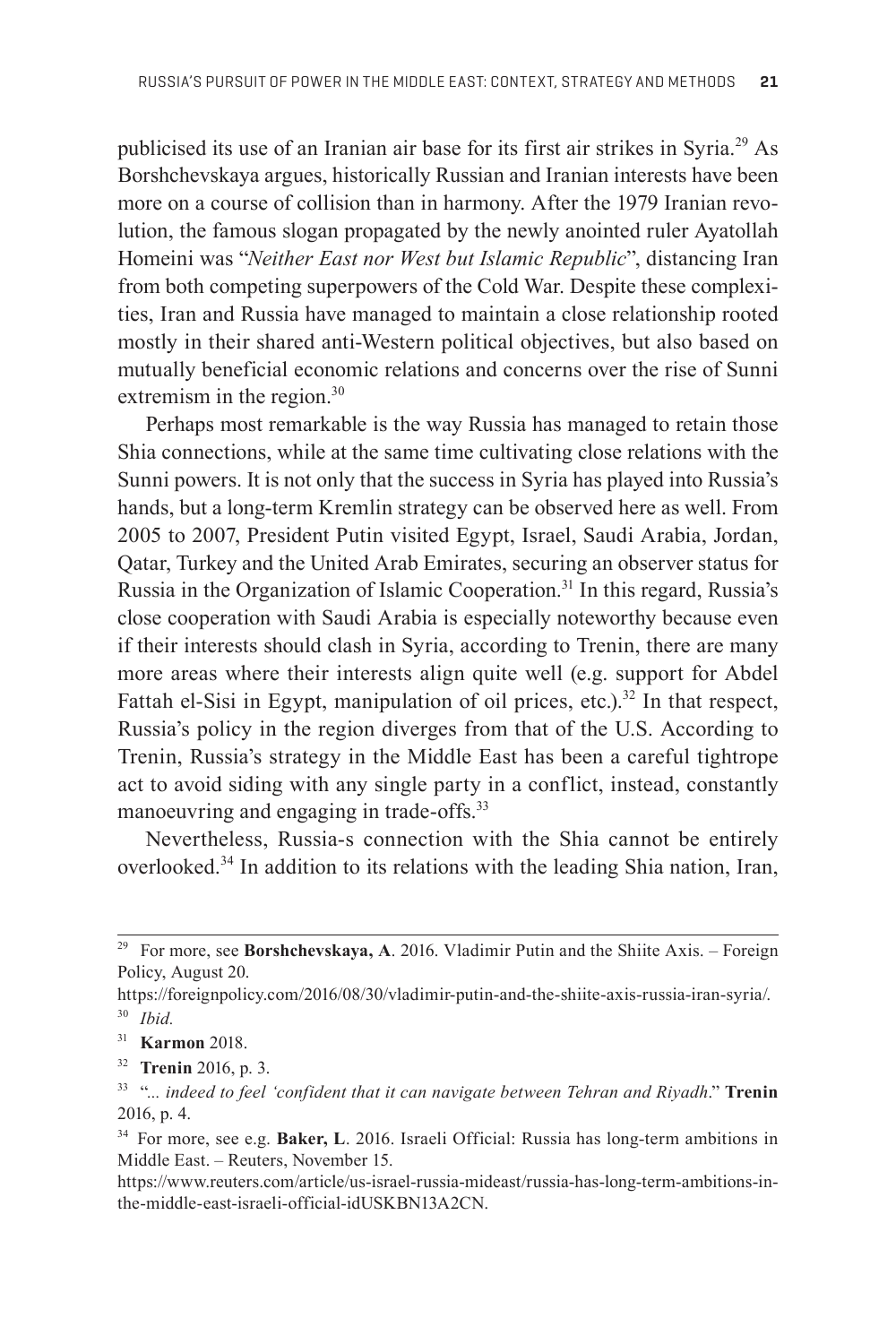Russia's cooperation with other regional Shia groups includes close partnerships with Syria's ruling Shia clan, the Alawites, supporters of Bashar al-Assad<sup>35</sup>, as well as with Azerbaijan where the majority of Muslims are Shia. It is worth noting that Russia also has interests in Iraq where the Shia make up more than 60% of the population, with strong indications that Russia is pursuing economic interests there, if not more.<sup>36</sup>

As to relations with Syria, it remains Russia's longest unbroken alliance dating back to the Cold War when close cooperation was established in 1950 under the leadership of Hafez al-Assad, the father of Bashar, and Syria became a staunch ally of the Soviet Union.<sup>37</sup> Although their relationship seemed to cool during the 1990s and 2000s, the 2011 crisis reawakened this relationship in full force. In order to secure Assad's regime, the Kremlin has sent him weapons<sup>38</sup>, military advisers and equipment (incl. aircraft and armoured vehicles), $39$  while also increasing its military presence in the region.40 These weapon shipments have reached Assad's forces through the Syrian port in Tartus, currently under Russian control. From a strategic point of view, the Tartus naval base is of great importance to Moscow, securing Russia's only access to the Mediterranean Sea. Also, this is the only base

https://en.trend.az/other/commentary/2960135.html.

<sup>35</sup>**Peterson, Ü**. 2019. The Position of the Alawites in Islam. – Cultural Crossroads in the Middle East – Historical, Cultural and Political Legacy of Intercultural Dialogue and Conflict from Ancient Near East to Present Days. Ed. by Sazonov, V.; Mölder, H.; Espak, P. Tartu: University of Tartu Press, pp. 163–197.

<sup>&</sup>lt;sup>36</sup> Russian oil companies such as Gazprom, Rosneft and Lukoil have been doing business in Iraq for many years; also, the first deliveries of Russian military exports to Iraq date back to the 1960s. **Ahmadbayl, A**. 2018. Russian presence in Iraq – a matter of time. – Trend News Agency, October 03.

<sup>37</sup>**Trenin** 2016, p. 3.

<sup>&</sup>lt;sup>38</sup> The majority of weapons used by Assad's forces in Syria originate from the former USSR or the Russian Federation. **Bennett, A. J**. 1985. Arms Transfer as an Instrument of Soviet Policy in the Middle East. – Middle East Journal, Vol. 39(4), pp. 745–774.

<sup>&</sup>lt;sup>39</sup> The Syrian government has purchased weapons from the Russian Federation in the amount of several billion dollars. **Connolly, R.; Sendstad, C**. 2017. Russia's Role as an Arms Exporter. The Strategic and Economic Importance of Arms Exports for Russia. – The Chatham House, The Royal Institute of International Affairs, pp. 8, 18, 27.

https://www.chathamhouse.org/sites/default/files/publications/research/2017-03-20-russiaarms-exporter-connolly-sendstad.pdf.

<sup>&</sup>lt;sup>40</sup> Among other things, the Russian forces also use it as a testing-ground for their weapons. **Enders, D**. 2018. Russian weapons in Syria. – The National, November 13.

https://www.thenational.ae/world/europe/russian-weapons-in-syria-1.712798.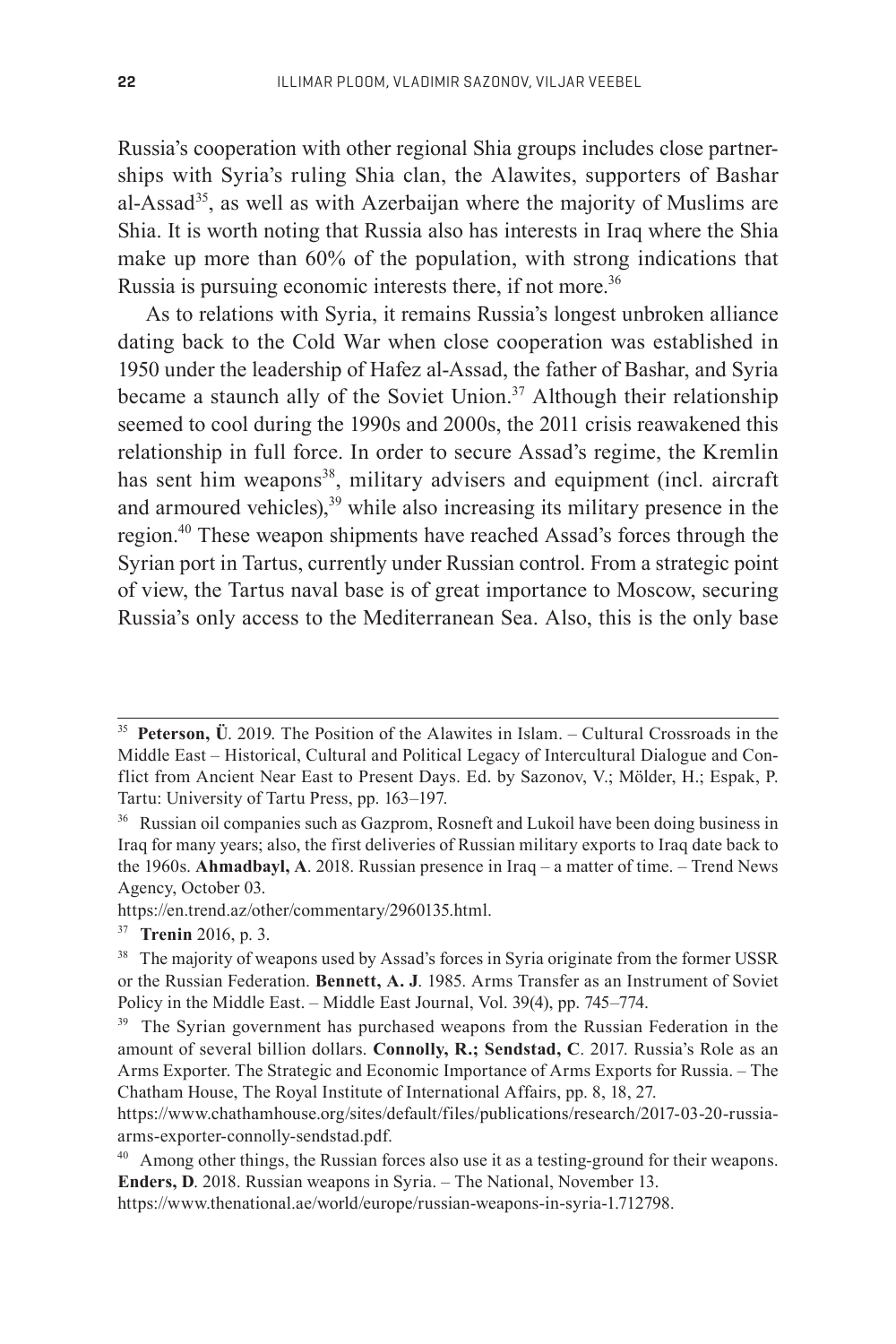outside the territory of the former USSR which has a favourable location and enables Russia to control the Eastern Mediterranean region.<sup>41</sup>

At this juncture it is appropriate to inquire how this policy approach can be understood in terms of Russia's wider strategic interests. For example, it is evident that acquiring a wider recognition in the region is in alignment with Russia's interests. First and foremost, Russia's widest strategic interests consider the Middle East region as vital to solidifying its strategic and political position in the world. According to Gvosdev, Russia does not pursue a Middle East policy specific to that region alone but coordinates its actions on a wider scale in accordance with its overall approach to international affairs. Gvosdev outlines what he calls the "twin challenges" posed by Russia's geographic position: extensive and vulnerable land borders coupled with choke points." The significance of the latter lies in the fact that they could cut Russia off from the wider world. Traditionally, Russia's response to these problems has been to push the borders of its spheres of influence as far outward as possible and acquire control of the connecting nodes.42

It is important to recognise that this interpretation of Russia's interests in the region relies on the good old logic of geopolitics and, in this context, it is relevant to highlight how Russia has harkened back to this notion while putting forward its new concept of 'Eurasian power'.<sup>43</sup> According to Karaganov, this term represents novel thinking that has emerged in the post-2000s Russia that is trying to distance itself from declining Europe while getting closer to rising China, India, Brazil etc. However, despite moving away from what it calls post-European values, Russia seems keen on re-establishing its relationship with the West as well. Karaganov argues that it is perhaps best explained by the fact that Russia's approach to security encompasses the whole Eurasian continent, and for the latter "the arc of

<sup>&</sup>lt;sup>41</sup> It is also notable for the fact that it reminds NATO of Russia's presence in the region as the Russian naval base in Tartus, Syria is located in close proximity to a NATO member state – Turkey is only ca. 150 km from Tartus. **Sazonov, V**. 2015. Putin's Game of Thrones in the Middle East. – Diplomaatia, December 18.

https://icds.ee/putins-game-of-thrones-in-the-middle-east/.

<sup>42</sup>**Gvosdev, N. K**. 2019. Russian Strategic Goals in the Middle East. – **Laruelle, M**. (ed.) 2019. Russia's Policy in the Middle East. Central Asia Program (CAP) Paper No 212, January, p. 7.

https://centralasiaprogram.org/wp-content/uploads/2019/01/CAP-paper-212-Russia-in-the-Middle-East-Print.pdf. [**Gvosdev** 2019]

<sup>43</sup>**Karaganov, S**. 2018. The new Cold War and the emerging Greater Eurasia. – Journal of Eurasian Studies, Vol. 9(2), pp. 85–93.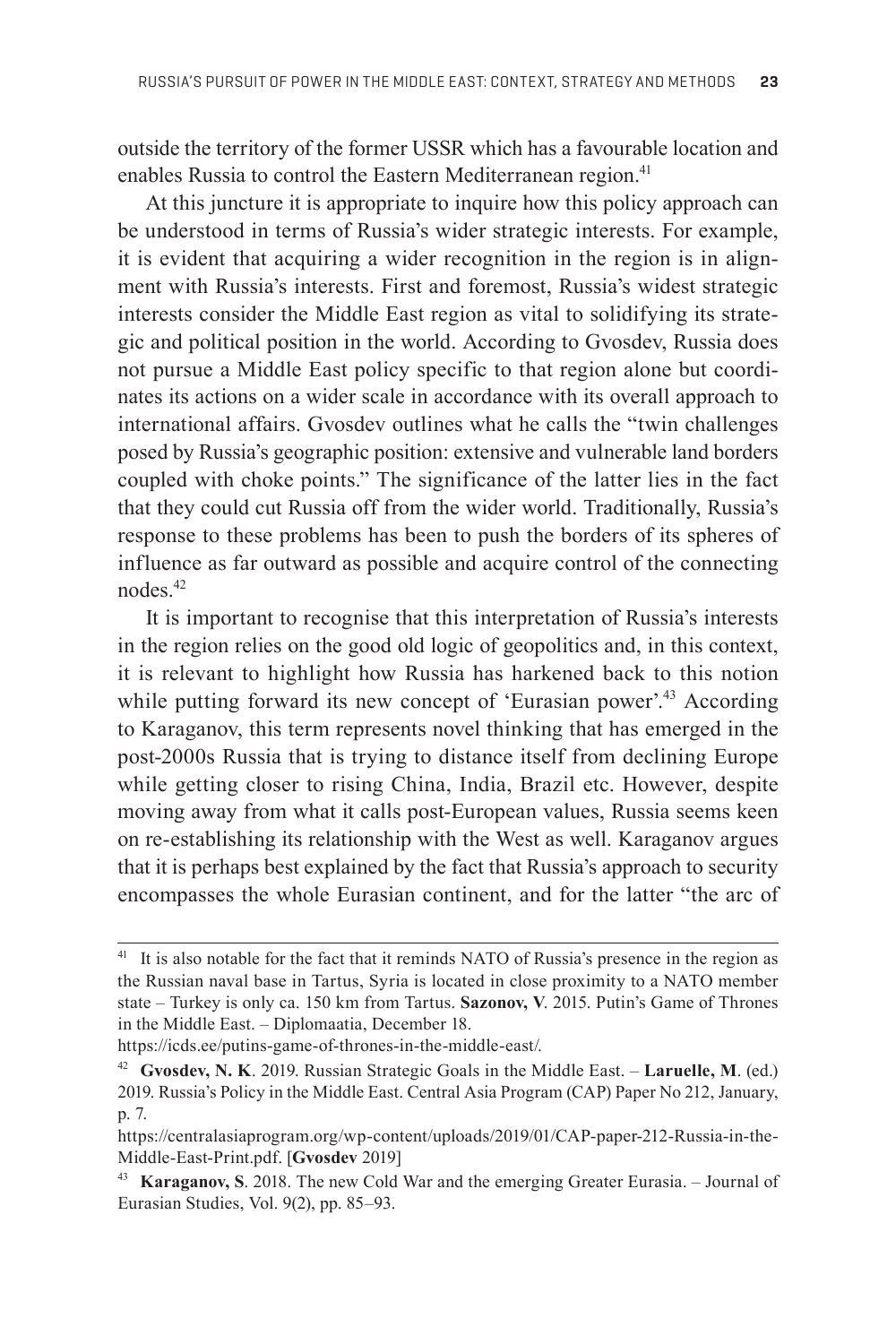territories and states from Afghanistan to North and Northeast Africa" is the key to the security of all, including Russia and Europe.<sup>44</sup>

In that context, Russia's intervention in Syria, and especially the wider stabilising role that Russia has tried to assume in the Middle East, acquires a more serious meaning. This is confirmed by Gvosdev, stressing that Russia aims to influence other key international stakeholders (e.g. the EU and China) by "showing that a central Eurasian 'node' within the international system under Russian management contributes to the peace and prosperity of other major powers."45

Gvosdev argues that in addition to this geographical reality, it is also important to realise that, as the successor to the great power status enjoyed by the Soviet Union, Russia wants to remain one of the "agenda-setting, rather than agenda-taking nations" of the world, not letting the U.S., the EU or China assume they could be in a position to dictate Russia's internal and external affairs.<sup>46</sup> Thus, when Russia needs to prove its suitability to serve as a trustworthy custodian of the region, the Muslim countries, in conflict with former colonial powers or dealing with local radicals, offer suitable theatres for Russia to demonstrate its capabilities. These faraway nations can offer potentially high gains for Russia when battle-testing its 'escalate to de-escalate' doctrine, while the concomitant social and political risks remain low in case its venture should fail.<sup>47</sup> This indicates that for Russia the risks involved in opening a second front are lower compared to possible benefits.

<sup>44</sup>**Karaganov, S**. 2015. Eurasian Way Out of the European Crisis. – Russia in Global Affairs, June 08.

https://eng.globalaffairs.ru/pubcol/Eurasian-Way-Out-of-the-European-Crisis-17505.

<sup>45</sup>**Gvosdev** 2019, p. 8. 46 *Ibid*., p. 7. The sanctions imposed on Russia by the West are just one example of such pressure. For some of their effects, see **Veebel, V.; Ploom, I**. 2020. Is Moscow in trouble because of targeted sanctions? A deeper glance at the progress of the Russian military sector over the past decade. – Journal of Slavic Military Studies [upcoming].

<sup>47</sup> **Adamsky**, **D**. 2018. From Moscow with coercion: Russian deterrence theory and strategic culture. – Journal of Strategic Studies, Vol. 41(1–2), pp. 33–60. In the case of neighbouring nations, the situation is different. See e.g. **Veebel, V.; Ploom, I**. 2019. Are the Baltic States and NATO on the right path in deterring Russia in the Baltic? – Defense and Security Analysis, Vol. 35(4), pp. 406–422. In the case of Russia, it is interesting to note the difference in thinking between the West and Russia. The Russian discourse often uses the term struggle (*borba*) to refer to various forms of strategic interactions. For example, their military dictionary includes terms like informational struggle, radio-electronic struggle, diplomatic struggle, ideological struggle, economic struggle, or armed struggle. Thus, it seems that for Russians a desirable positive situation is a dynamic and agile struggle rather than a static comfort zone relying on a peaceful world.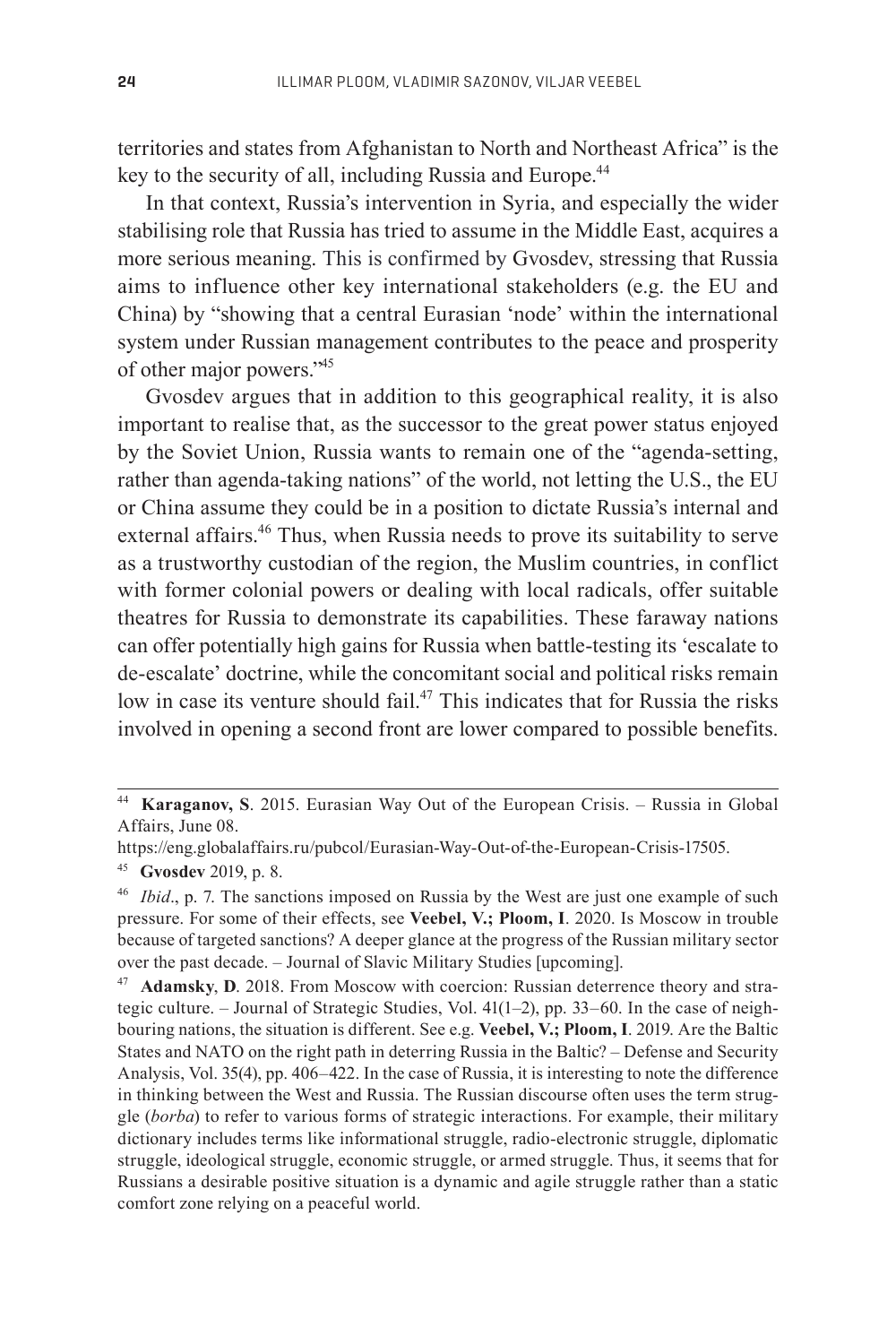What is more, while Russia is striving to shore up its international status and recognition, its forces have often been warmly welcomed by national leaders because they can offer a viable counterbalance to the Americas, the British and the French, whose efforts are often perceived as imperial in nature.<sup>48</sup> What is more, in the eyes of locals, the Russians are also able to provide immediate help and working solutions.<sup>49</sup>

From Russia's perspective, all of its more or less peaceful attempts to restore its former G8 status from 2015 to 2017, have been rejected referring its aggressive behavior in the past. Interestingly, in those cases where Russia has visibly used military force (e.g. in Syria), it seems to have been 'taken back into the club' again by the international community. This speaks in favor of relying on the 'escalate to de-escalate' doctrine and considering that Russia has not been admonished for using that tactic,<sup>50</sup> it will most likely continue using it.

Finally, it is time to take a look at how Russia has managed to achieve the status of a major power broker in the Middle East. First of all, it has made the most of the opportunities that have come its way, the most salient being the vacuum created by the West, and especially the U.S., who have almost deserted the region. However, these opportunities might have come to naught had Russia not played its cards as boldly as it did.

Leaving aside the moral responsibility for its more than brutal methods, especially towards civilians,<sup>51</sup> Stepanova argues that Russia has achieved this status by using its military might clearly beyond its economic means or even overall ambition. However, in addition to decisive action that seems to be the key to Russia's success, Stepanova argues that, compared to the U.S., Russia has managed better in adjusting to new and changing realities. Instead

<sup>48</sup>**Karaganov, S.; Suslov**, **D**. 2018. A new world order: A view from Russia. – CIRSD. https://www.cirsd.org/en/horizons/horizons-winter-2019-issue-no-13/a-new-world-order-aview-from-russia.

<sup>49</sup>**Markedonov, S**. 2015. De facto statehood in Eurasia: a political and security phenomenon. – Caucasus Survey, Vol. 3(3), pp. 195–206.

<sup>50</sup> **Veebel, V**. 2019. Why it would be strategically rational for Russia to escalate in Kaliningrad and the Suwalki corridor. – Comparative Strategy, Vol. 38(3), pp. 182–197.

<sup>&</sup>lt;sup>51</sup> It is important to also note that Russia has used asymmetric methods to achieve its goals. **Sazonov** 2017a; see also **Bērziņš, J**. 2015. Russian New Generation Warfare is not Hybrid Warfare. – The War in Ukraine: Lessons for Europe, Ed. by Pabriks, A.; Kudors, A. Rīga: The Centre for East European Policy Studies, University of Latvia Press, pp. 40–51.

https://library.cimic-coe.org/wp-content/uploads/2017/12/20150101\_UC\_The-Ware-in-Ukraine-Lessons-for-Europe.pdf.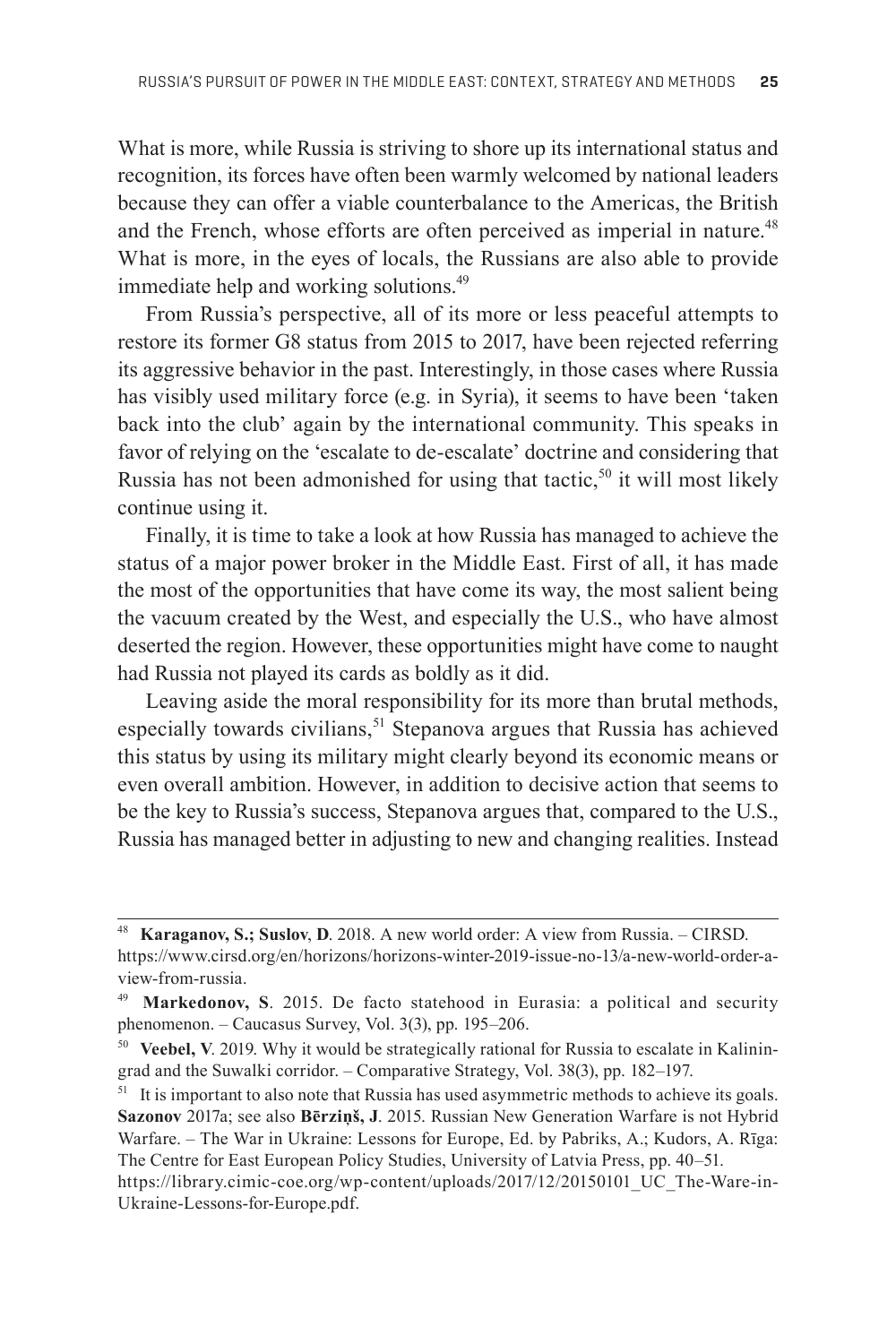of restricting itself with conditionality, Russia has been relying on the trend of regionalisation of politics and security in the Middle East.<sup>52</sup>

So what has Russia managed to achieve? First of all, it has secured Assad's hold on power in Syria, while also bolstering the stability of the whole Middle East region. This is a relatively uncontroversial statement in the Middle East, but it is also acknowledged by Western countries, although not directly. Thus, instead of staying within the confines of supporting only the Shia, Russia has managed to achieve the status of a power broker respected by all regional powers (incl. Saudi Arabia and Israel), enabling Russia to re-establish its status as a major power on the global scale.<sup>53</sup> And above all, it has unquestionably managed to successfully demonstrate its desired new identity as the Eurasian power.

### **4. Russia, Islam and Islamic Fundamentalism: Past Methods as Models for the Present**

The previous chapter outlined some prominent Russian concepts for understanding its strategy in the Middle East from the geopolitical perspective, whereas this chapter will focus specifically on Russia's experience with Islam and Islamism<sup>54</sup> at home, while also looking for parallels between Russia's activities in the Middle East and its past experiences with Muslims in Russia and neighbouring countries. Thus, we will look into some major factors that have contributed to shaping Russia's experience with Islam to discern patterns for understanding Russia's conduct in Syria and beyond.

For many centuries, Russia has had a considerable Muslim population.<sup>55</sup> In addition, it has a long history with Muslims in Russia and Muslims living

 $52$  According to Stepanova, this trend manifests itself in the growing role of regional powers, factors, and dynamics. **Stepanova, E**. 2019. Regionalization as the Key Trend of Russia's Policy on Syria and in the Middle East. – **Laruelle, M**. (ed.) 2019. Russia's Policy in the Middle East. Central Asia Program (CAP) Paper No 212, January, pp. 11–12. https://centralasiaprogram.org/wp-content/uploads/2019/01/CAP-paper-212-Russia-in-the-

Middle-East-Print.pdf.

<sup>53</sup>**Jones** 2019.

<sup>54</sup>**Yemelianova, G. M**. 2002. Russia and Islam: A Historical Survey. Palgrave McMillan. [**Yemelianova** 2002]; **Bobrovnikov. V**. 1999. Muslim Nationalism in the post-Soviet Caucasus: the Dagestan Case. – Caucasian Regional Studies, Vol. 4(1), pp. 11–19.

<sup>55</sup>**Малашенко, А. В**. (Ред.) 2007. Ислам в России: Взгляд из регионов. Аспект Пресс; **Малашенко, А. В**. 2010. Ислам в России: религия и политика. – Исламоведение, № 3, ст. 69–85.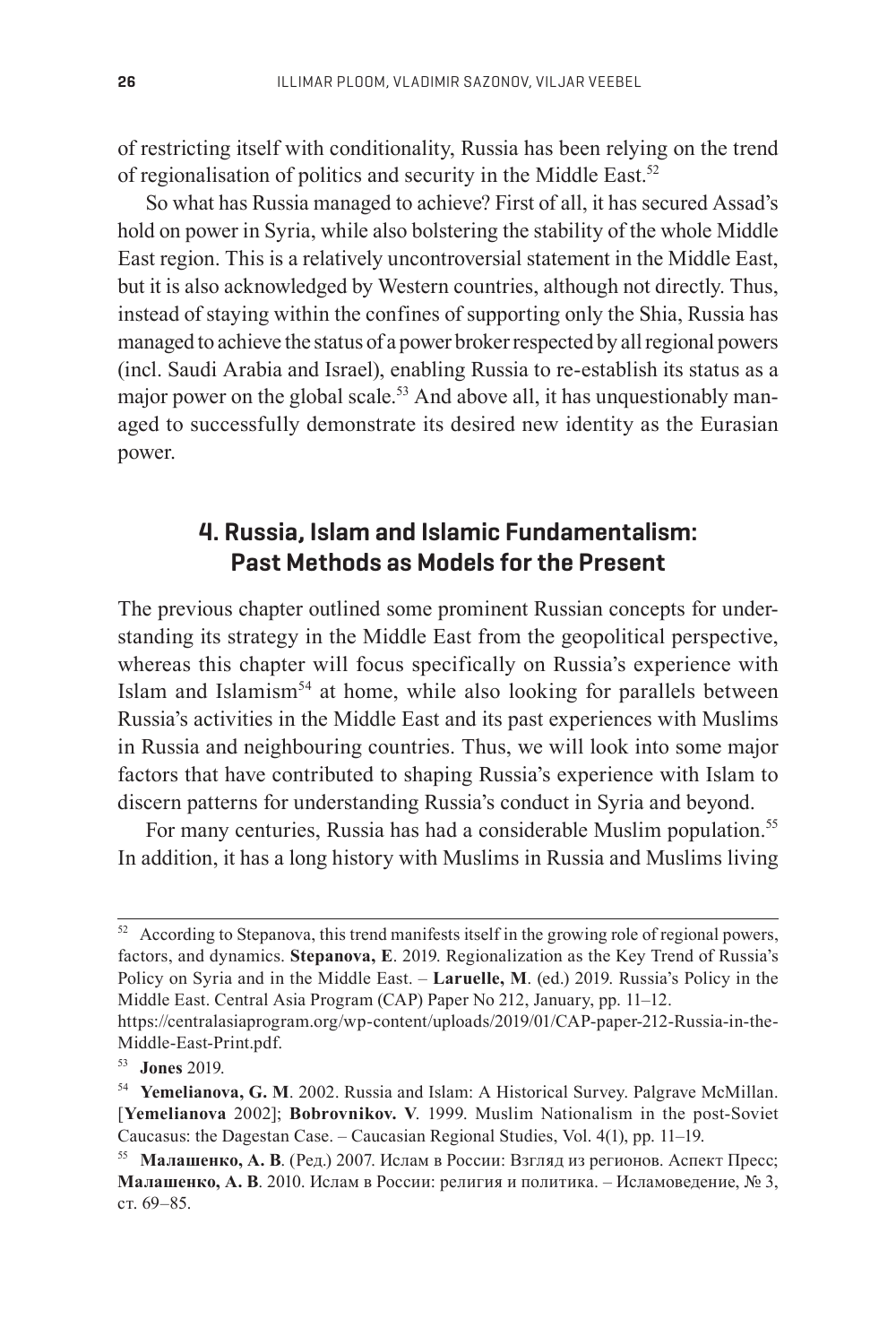in neighbouring countries, as well as long-standing historical ties with Muslim communities and countries of the Middle East and Central Asia<sup>56</sup>. As a result, Russia has had to develop a distinctive policy toward these different groups. Historically, Russia's first encounters with Islam date back to the  $7<sup>th</sup>$  century, before the time of the founding of the Russian state itself,<sup>57</sup> and culminate with the Soviet era,<sup>58</sup> the reverberations of which are still present in the post-Soviet world.<sup>59</sup>

If there is one facet that demonstrates the pertinence of the Muslim question for Russia, it has to do with the demographics of today's Russia. From the Russian nationalist perspective the outlook is quite daunting, because the birth rates of the ethnic Russian population are in decline, whereas the Muslim population, provided that the current trends continue, is expected to make up the majority of the Russian population by 2050.<sup>60</sup> Based on these demographic estimates, no religious group will gain as much prominence in Russia in the near future as the Muslims.<sup>61</sup>

The first and most general argument this chapter wants to put forward about Russia and Muslims is that, despite some noteworthy tendencies during the Soviet era,<sup>62</sup> and the exception of Chechnya,<sup>63</sup> Russia's Muslim communities have never neither seriously radicalised (i.e. fallen prey to Wahhabism, radical Jihadi Salafism, etc.)<sup>64</sup> nor pursued political

<sup>56</sup>**Bacon, E. E**. 1980. Central Asia under Russian Rule: a Study in Culture Change. London: Cornell University Press.

<sup>57</sup>**Yemelianova** 2002, pp. 1–27.

<sup>&</sup>lt;sup>58</sup> As Yemelianova has correctly highlighted "overall, 70 years of Soviet rule had a major impact on the various Muslim people of the USSR". *Ibid*., p. 134.

<sup>59</sup>*Ibid*., pp. 99–136.

 $60$  The statistics are revealing, i.e. annually, there are 1,7 births per 100 women among ethnic Russians, which is below the replacement rate, there are 4,5 births per 100 women among Muslims. **Akhmetova**, **E**. 2016. *Islam in Russia: Past, Present and Future. –* Historiafactory, July 02, p. 6 [**Akhmetova** 2016];

see also **Laruelle, M**. 2016. *How Islam Will Change Russia. –* The Jamestown Foundation, September 13.

http://jamestown.org/program/marlene-laruelle-how-islam-will-change-russia/.

<sup>61</sup>**Di Puppo, L.; Schmoller, J**. 2018. Islam and Ethnicity in Russia: An Introduction. – Anthropological Journal of European Cultures, Vol. 27(1), pp. 84–87. [Di Puppo, Schmoller 2018]

<sup>&</sup>lt;sup>62</sup> Benningsen, A. A.; Broxup, M. 1983. The Islamic Threat to the Soviet State. London and Canberra: Croom Helm.

<sup>63</sup>**Yemelianova** 2002, pp. 166–193.

<sup>64</sup>**Malashko, A**. 2001. Islamskie Orientirt Severnogo Kavkaza. – Carnegie Endowment for International Peace, pp. 137–164.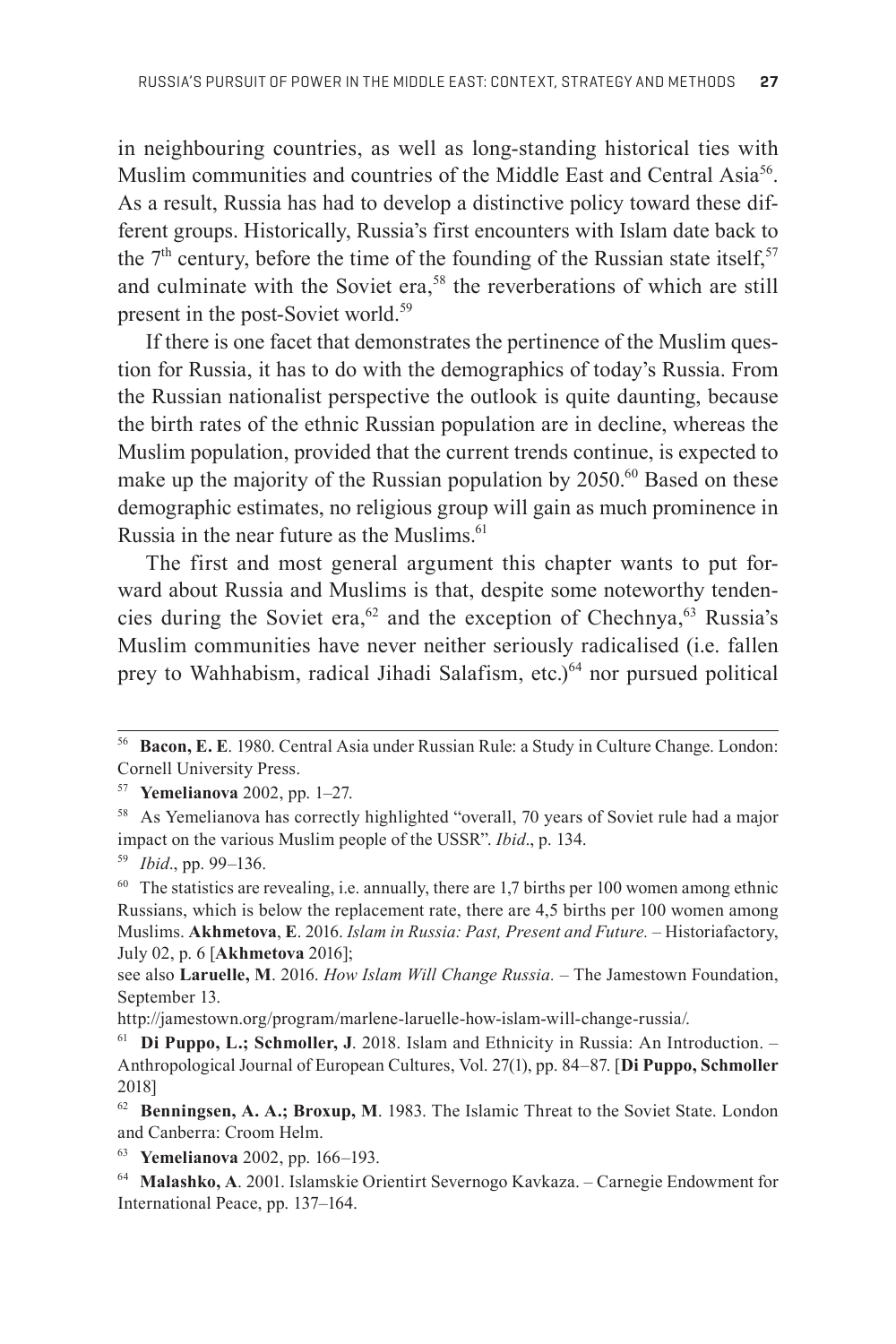independence.65 This may seem paradoxical, especially considering that Russia has been notoriously heavy-handed in its treatment of Muslim communities.<sup>66</sup>

For example, during the Soviet era, Russia forced the hierarchy of its Orthodox Church upon the Muslim community.<sup>67</sup> The current circumstances seem to raise similar questions, especially since the revived Russian Orthodox Church has been playing one of the leading roles in the informal system of Russia's governance.<sup>68</sup> However, this new position assumed by the Orthodox Church is not so much religious as it is political, and Islam is also recognised as one of the official religions in Russia.<sup>69</sup> Hence, it could be tentatively argued that the Orthodox Church has not had much influence on the cultural identities of the Muslim community. Additionally, it seems that Russia's Soviet-era policy was not able to affect the widest section of popular Islam that comprised a syncretist mix of traditional customs and beliefs, where the Islamic element existed mostly in the form of rituals.<sup>70</sup> This offers one possible explanation why a relatively modest and traditional Muslim way of life has generally prevailed in Russia and the political aspect has not been able, or sometimes even willing, to seriously reshape the religious-cultural identities of these people.

This argument is also substantiated by Moscow's official policy of recognising Islam alongside other traditional religions.<sup>71</sup> However, this should not be interpreted as a sincerely inclusive stance. According to Akhmetova, the Russian establishment has been rather reserved towards Islam: "The Kremlin wants a conformist Islam and reacts negatively to any deviations from conformism".<sup>72</sup> Against this background, we can observe the emergence of the notion of a localised Islamic orthodoxy that represents,

<sup>65</sup>**Yemelianova** 2002, pp. 177–185.

<sup>66</sup>**Медведко, Л. И**. 2003. Россия, Запал, Ислам: «столкновение цивилизаций»? Жуковскыи-Москва: Кучково Поле.

<sup>67</sup>**Goble, P. A**. 2005. Demoniseerides Venemaa moslemeid: Moskva ohtlik gambiit ja Lääne nurjunud reaktsioon. (Demonizing Russia's Muslims: The Dangerous Gambit of Moscow and the Failed Reponse from the West) – KVÜÕA toimetised, nr 4 (ENDC Proceedings), p. 167. [**Goble** 2005]

<sup>68</sup>**Di Puppo, Schmoller** 2018, p. 85.

 $69$  It must be mentioned that Russia is a multi-religious society. In 1997, in addition to Ortho dox Christianity, also Islam, Judaism and Buddhism were given the status of traditional religions in Russia.

<sup>70</sup>**Goble** 2005, p. 167.

 $71$  For example, in a speech delivered by then-President Medvedev during his visit to Ufa in November 2011. See **Akhmetova** 2016, p. 6.

<sup>72</sup> *Ibid.*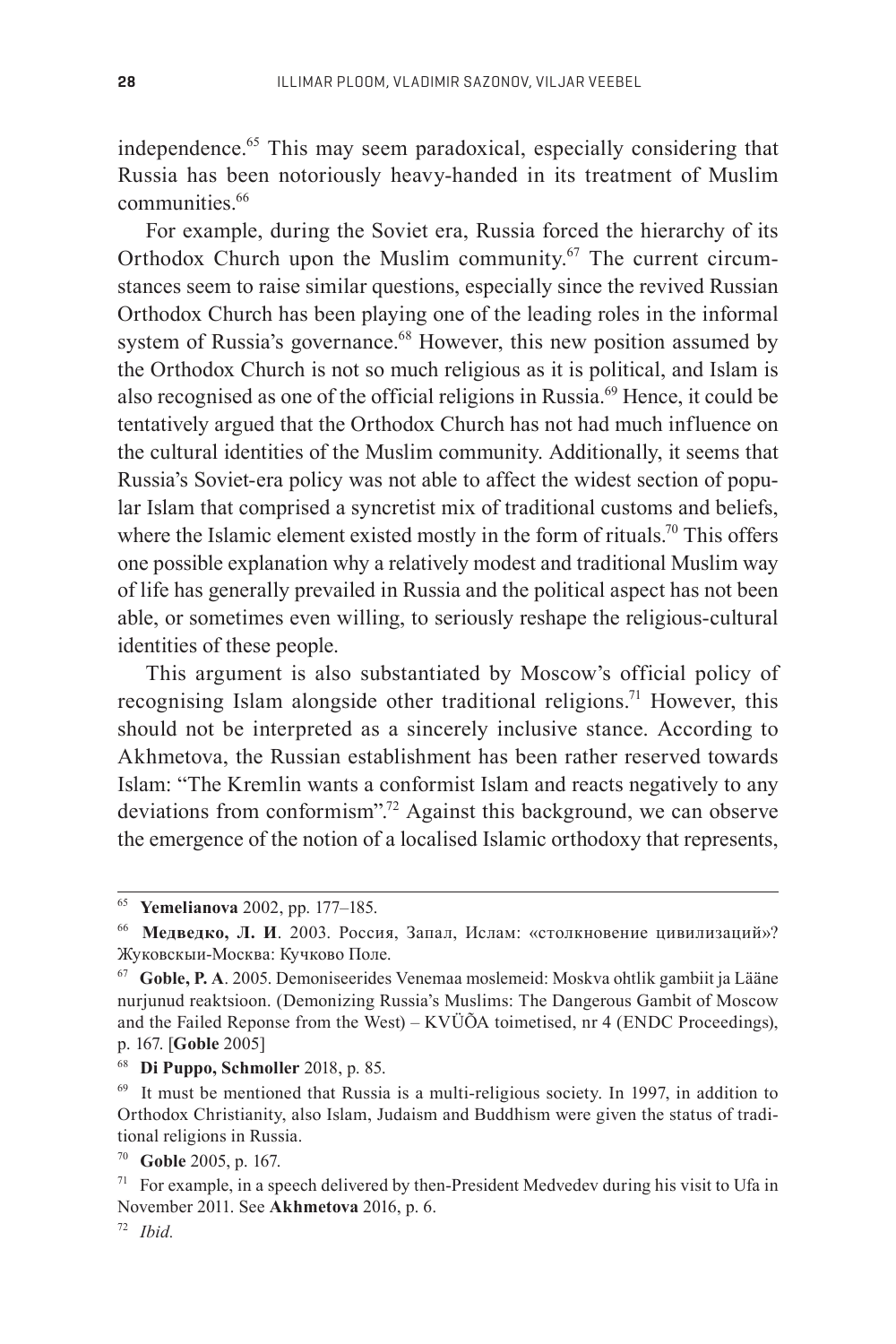according to Di Puppo and Schmoller, an attempt to elevate the theological credentials of Islam in Russia.73

The second argument that this paper puts forward concerns Russia's historical experience with subduing Muslim peoples, both at home and abroad. It has been posited that in its political efforts, Russia, as a rule, has constructively sought cooperation with the more moderate factions of Islam or generally moderate political factions. The history of Russian-Muslim relations is long and could hardly be discussed in this section in sufficient detail, let alone in its entirety. Therefore, it must suffice to outline some main elements from modern Russian history that can corroborate this hypothesis on the general level.

It could be argued that Russia's reliance on cooperation with moderate Muslims is a tradition that harks back to Tsarist Russia, and also the Soviet Union, in their pursuits to regain control over territories of the Crimean Tatars, the Emirate of Bukhara (Uzbek-Tajik state, 1785–1920), over Azerbaijan or northern Afghanistan. In more recent times, a similar approach can be observed in Russia's relations with Turkey, Syria and the Balkan states, especially in cases of mixed populations of Christians and Muslims. For example, it can be argued that although the Soviet Union helped establish the Marxist People's Democratic Party of Afghanistan (PDPA) that later staged a coup d'etat to overthrow the ruling monarchy, the Russians would have actually preferred Afghanistan to be ruled by more moderate forces.<sup>74</sup> Initially the Soviets supported King Mohammed Zahir Shah, but largely due to the inevitability of a regime change, they later switched their loyalties to his cousin Mohammed Daud Khan who, backed by the PDPA and the Soviets, declared himself the first President of the Republic of Afghanistan in 1973.<sup>75</sup> Thus the Soviet Union supported moderate factions against nationalist radicals (who would have liked to replace the King themselves), but most importantly, as long as possible, even against the PDPA. It could

 $73$  As they also point out, the Hanafi legal tradition figures prominently in this idea of 'orthodox traditional Islam'. **Di Puppo, Schmoller** 2018, p. 86.

<sup>74</sup> Khristoforov's research indicates that the 1978 coup d'état staged in Afghanistan by the Marxist PDPA was not actually in the direct interest of Moscow. Nevertheless, Communist party ideologists (S. A. Suslov, B.N. Ponomaryov) in Moscow deemed these events as positive developments, offering their support to the new government. For more, see **Христофоров, В. С**. 2019. Советские спецслужбы отрывают Восток. Москва: Российский государствен ный гуманитарный университет, ст. 188–189. [**Христофоров** 2019]

<sup>75</sup> See **Synovitz, R**. 2003. Afghanistan: History of 1973 Coup Sheds Light on Relations with Pakistan. – Radio Free Europe, July 20.

https://www.rferl.org/a/1103837.html.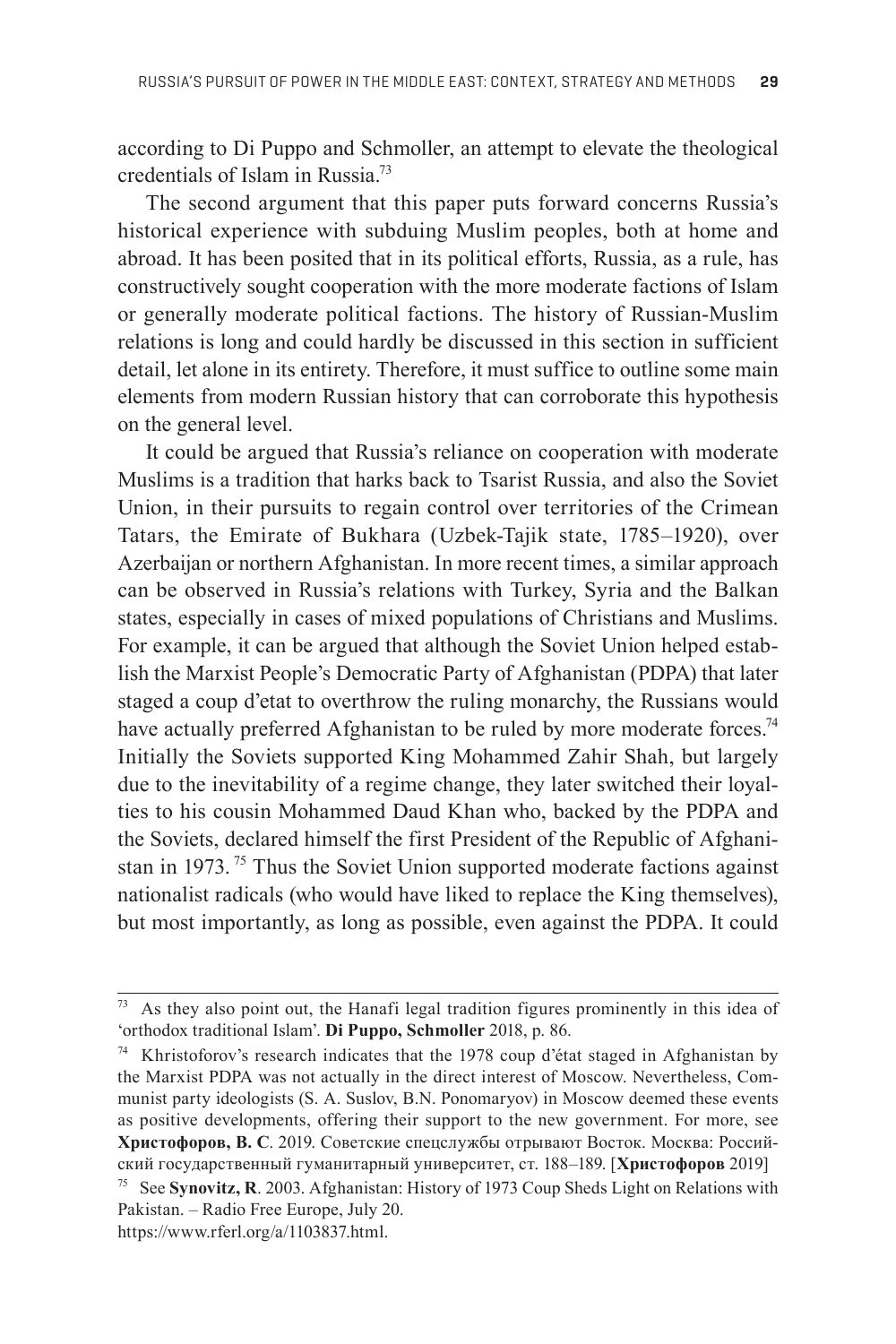be argued that perhaps Moscow and the KGB saw that the Afghan society was not ready for such transformative change and that moderates would have offered greater stability also for the Soviet Union in the effort of controlling the country. Ultimately, it could be argued that the Soviets ended up using the PDPA mostly as an instrument for exerting influence.<sup>76</sup> But Afghanistan is just one example among many others. For example, in Azerbaijan the Kremlin put its support behind those moderate Muslim forces that opposed rapprochement to either Turkey or Iran.<sup>77</sup>Similarly, Russia has historically supported the Kurds whose version of Islam has been generally relatively moderate.78 Moreover, in Egypt, the Soviet Union supported the moderate Nasser.<sup>79</sup> However, there are also exceptions, such as Saddam Hussein, one of the cruellest despots the world has ever known, $80$  but that seems to have been a pragmatic choice on the part of Russia; first, to counter U.S.-supported Iran, and later, during the Iran-Iraq war (1980–1988), against Iran's religious extremism. However, it did not prevent Russia from approaching Iran later.<sup>81</sup> Today, Russia's pragmatic policy is prominently outlined in the so-called Primakov doctrine<sup>82</sup>, largely drawing on the assumption that ordinary Muslim people are not particularly concerned with the purities

<sup>78</sup>**Arraf, J**. 2019. Kurds In Syria Make A Deal With Russia. – NPR, December 02.

<sup>76</sup> For characteristic patterns of the Soviet Union's conduct in the Middle East, see **Христофоров** 2019. However, as regards the current situation, it should be acknowledged that Russia's current support goes to the Taliban. **Sazonov** 2017a.

<sup>77</sup>**Shiriyev, Z**. 2019. Azerbaijan's Relations with Russia: Closer by Default? – The Chatham House, The Royal Institute of International Affairs, March.

https://www.chathamhouse.org/sites/default/files/2019-03-14-Azerbaijan2.pdf.

https://www.npr.org/2019/12/02/784225309/kurds-in-syria-make-a-deal-with-russia?t= 1576234211037.

**Xalid, G**. 2015. Russian Consulate: Russia could support Kurdish Independence. – Kurdistan 24, December 15.

https://www.kurdistan24.net/en/interview/91a42133-9158-42f7-a7ea-412d3d2d1fcb/russianconsulate--russia-could-support-kurdish-independence.

<sup>79</sup>**Holbik, K.; Drachmann, E**. 1971. Egypt as Recipient of Soviet Aid, 1955–1970. – Zeitschrift für die gesamte Staatswissenschaft / Journal of Institutional and Theoretical Economics, Bd. 127, H. 1, pp. 137–165.

<sup>80</sup> See **de Vries, M. K**. 2003. Entering the Inner Theatre of a Despot: The Rise and Fall of Saddam Hussein. – INSEAD Working Paper.

https://sites.insead.edu/facultyresearch/research/doc.cfm?did=1281.

<sup>&</sup>lt;sup>81</sup> However, this alliance has not improved much even today. See the discussion on Russia-Iran relations in Chapter 3 above.

<sup>82</sup>**Tsygankov, A**. 2013. Russia's Foreign Policy: Change and Continuity in National Identity. Lanham: Rowman & Littlefiels Publishers, Inc., pp. 104–105. See also **Surovell, J**. 2005. Yevgenii Primakov: 'Hard-Liner' or Casualty of the Conventional Wisdom. – Journal of Communist Studies and Transition Politics, Vol. 21(2), pp. 223–247.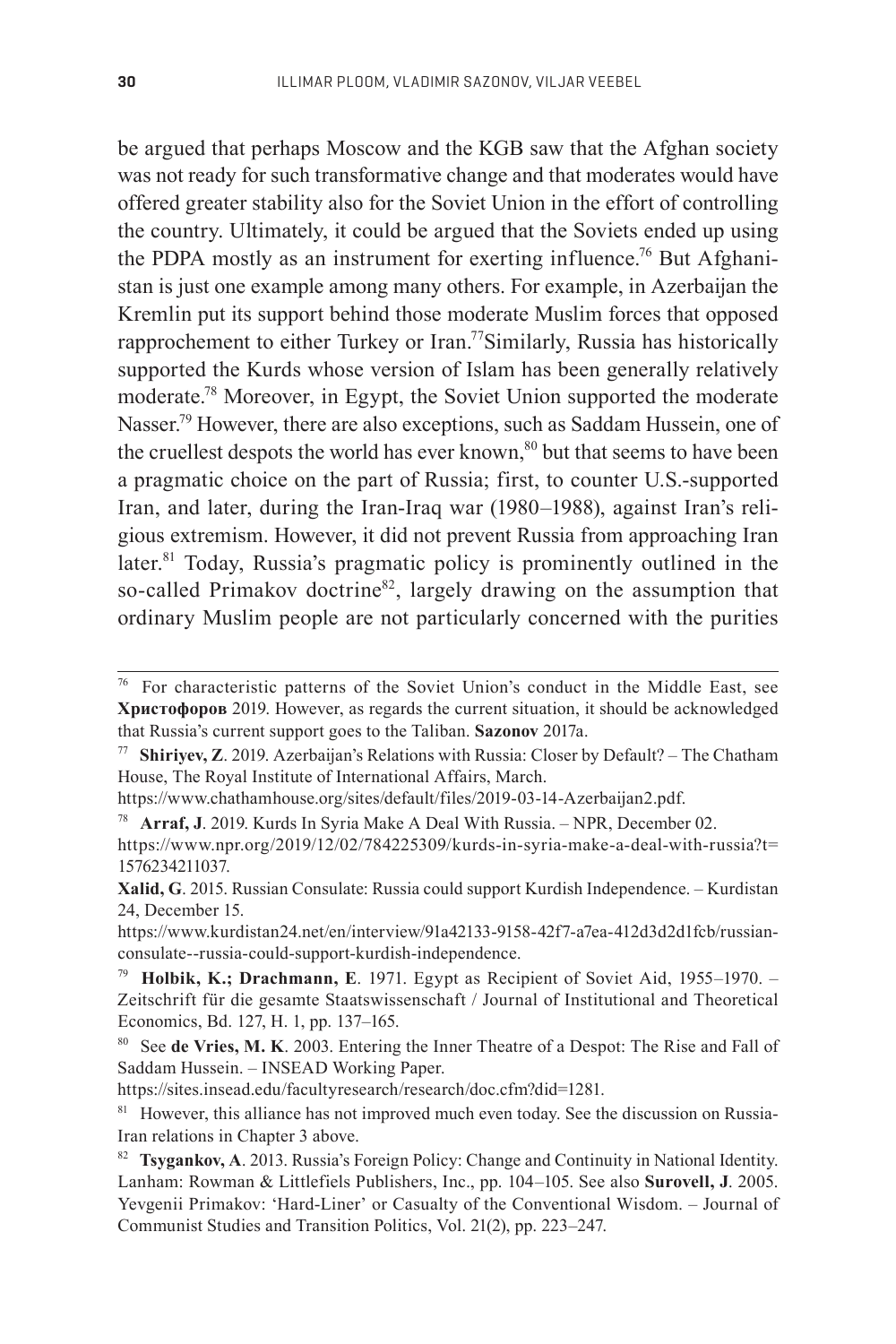of Islam. Instead, as long as they feel that their traditional way of life is not in danger, they seem to welcome modernisation (e.g. infrastructure, hospitals etc.).

Drawing on the examples above, with a few caveats (e.g. Assad's use of chemical weapons and the despotic elements of his governance), Syria can also serve as an example of such a reliance on relatively moderate factions, be it the Alawites who support Assad or the Syrian Kurds. However, from a historical perspective, Russia has prioritised countries that are geographically closer, turning to Afghanistan, Turkey, the Balkans and Syria mostly when they can offer reputational gains for Russia in the eyes of the locals and other nations.<sup>83</sup> Still, we must be careful in relying on the argument that Russia, as a rule, tends to support moderate factions, because there are also several other aspects to Russia's policy that cannot be ignored (e.g. brutal military and other interventions).

This last intimation lays the foundation for the third argument that this paper wishes to put forward for evaluating Russia's campaign in Syria. Namely, Russia's military operations to subdue mostly Muslim-populated countries, dating back to the  $17<sup>th</sup>$  century, have been extremely brutal. The prime example being the infamous Aleksey Ermolov, a Russian imperial general of the 19<sup>th</sup> century who commanded Tsarist troops in the Caucasian War and was directly responsible for subduing the local peoples under Russian rule.<sup>84</sup> The list of his gruesome methods included punitive raids, scorched earth policies, forced migration and exile, massacres of entire villages, etc.<sup>85</sup>, taking their cue from methods employed by other European empires before.<sup>86</sup> It could be argued that his actions provided the model of operational and

<sup>83</sup>**Istomin, I. A.; Bolgova, I. V.; Sokolov, A. P.; Avatkov, V. A**. 2019. A 'Badge of Honour' or a 'Stamp of Infamy'? NATO as a Marker of Status in International Politics. – MGIMO Review of International Relations, Vol. 2(65), pp. 57–85 (in Russian). https://doi.org/10.24833/2071-8160-2019-2-65-57-85.

<sup>84</sup> It was Ermolov who built Groznyi or Groznaia as his first fortress in the Caucasus, which literally means "terrible" or "menacing" in Russian, and was meant to inflict a feeling of terror among the locals. **King, C**. 2008. The Ghost of Freedom: A History of the Caucasus. Oxford: Oxford University Press, p. 47. King also notes the examples of targeted assassinations, kidnappings and the killing of entire families. *Ibid*., p. 48. [**King** 2008]

<sup>85</sup>**Zürcher, C**. 2007. The Post-Soviet Wars: Rebellion, Ethnic Conflict, and Nationhood in the Caucasus. New York: New York University Press, p. 72. [**Zürcher** 2007]

On Ermolov's role in Russia's relations with Iran and the Ottoman Empire, see **Keçeci, S**. 2016. The Grand Strategy of the Russian Empire in the Caucasus against Its Southern Rivals (1821–1833). London: London School of Economics: an unpublished thesis. On his notorious cruelty with Caucasian peoples, see *ibid*., pp. 188–189.

<sup>86</sup> **King** 2008, p. 47.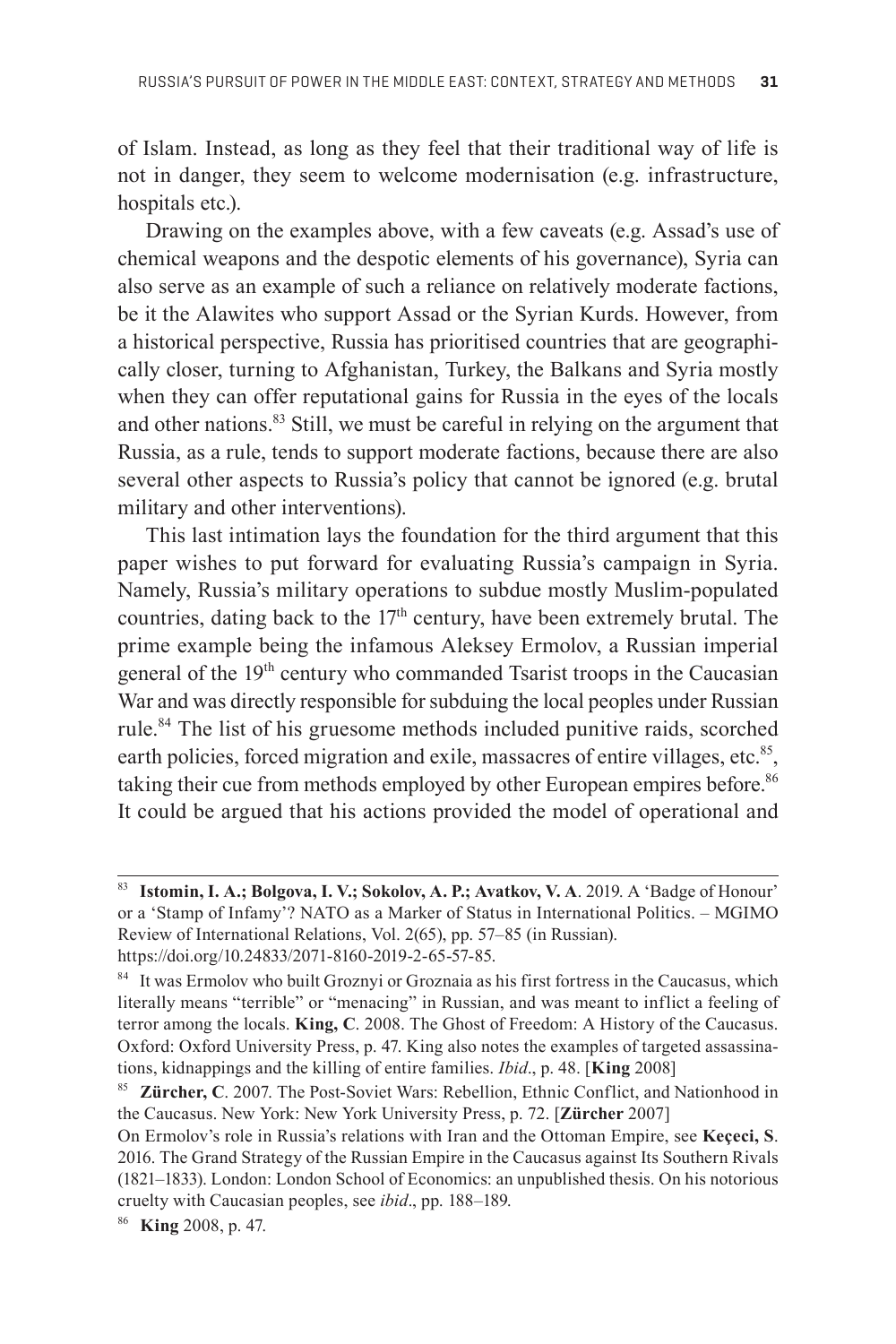tactical methods that Russia has followed to this day. As recently, as during the Soviet period, Russia has employed mass terror, mass arrests, deportations (e.g. Chechens to Central Asia), religious persecution, sovietisation (e.g. forcing people to transfer from Arabic to Cyrillic alphabets), etc. $87$ 

The Chechen wars of the 1990s, serve as one of the most recent examples of those methods being applied to subdue a defiant Muslim people. It has been estimated that in the course of its two military campaigns Russia managed to kill approximately 50,000 civilians of Chechnya's already relatively small population (ca. 1 million, with ca 700,000 of them ethnic Chechens).<sup>88</sup> In this context, it is important to highlight Zürcher's assertion that the image portrayed by Russians of Chechens as Islamist fundamentalists using guerrilla warfare and sporadic terrorism is not accurate because it originally started as a secular political nation-state project.<sup>89</sup> However, although the conflict in Chechnya might have begun with a clear political agenda and fairly little religious aspects, over time, it became a magnet attracting Jihadist fighters from all over the Arab world. While it cannot be said that the Chechen nation as a whole fell prey to them, they had a significant impact on the nature of this war. Zürcher argues that Islamism provided an over arching identity to a tribal society enabling the unification of otherwise quarrelling clans<sup>90</sup>, with the victory bringing about a feeling of religious euphoria.<sup>91</sup> Thus, while it is hard to judge if Islamism was the cause and ensuing terror the effect, or if the first war itself could be seen as a direct or indirect reason for radicalising the Chechen society, it is true that Russia had to deal with the consequences of radical Islamism in Chechnya, including the numerous terrorist acts committed by Chechen groups.<sup>92</sup> It also provided

<sup>87</sup>**Zürcher** 2007, p. 73. As de Waal shows, under the pretext of not trusting the 'Turkish connected people' living near the border, many peoples were deported, including Chechens. **de Waal, T**. 2010. The Caucasus: An Introduction. Oxford: Oxford University Press, p. 85. [**de Waal** 2010]

<sup>88</sup>**Zürcher** 2007, p. 70.

<sup>&</sup>lt;sup>89</sup> As Zürcher claims, Chechnya was one of Soviet Union's poorest regions and later served as a pool for recruiting rebels. It became a part of the Tsarist Empire after half a century of fighting. Chechens consider the beginning of Russian rule as the first of a series of genocidal attacks on their people. See *ibid.,* p 71–72.

<sup>90</sup>*Ibid*., pp. 88–89.

<sup>&</sup>lt;sup>91</sup> See Gammer, M. 2006. 'The Lone Wolf and the Bear: Three Centuries of Chechen Defiance of Russian Rule'. London: C. Hurst & Co.

According to de Waal, one of the Jihadist centres connecting Chechnya to the outside world was Pankisi Gorge in Georgia where terrorist training camps were located. See **de Waal** 2010, p. 190.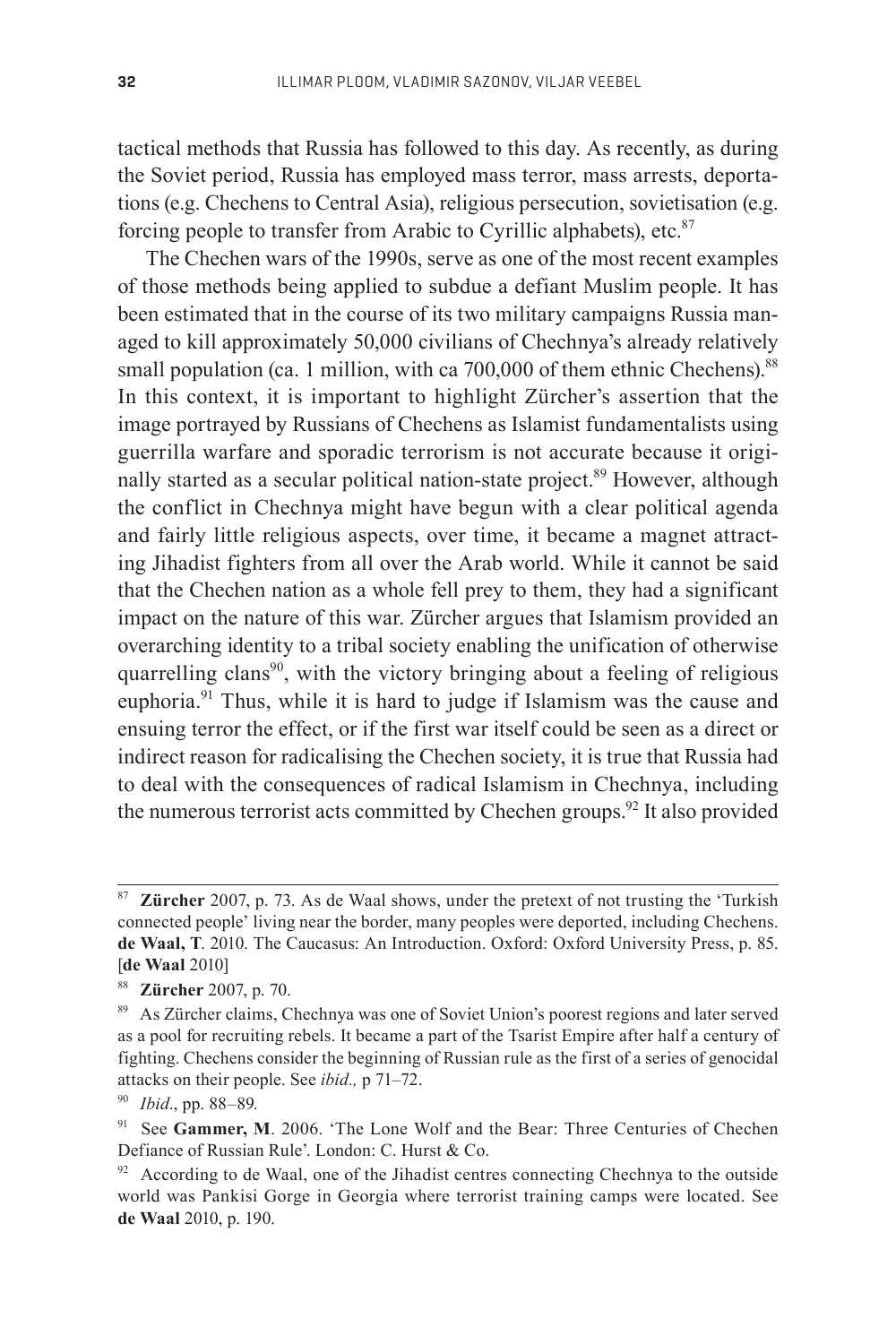Russia an opportunity to portray the whole Chechen cause as one of radical Islamist terrorism. What is more, in the context of infighting among different factions, Russia, once again, partnered with the clan representing a moderate strand, that of Chief Mufti Ahmat Kadyrov.

On the whole, drawing on the patterns emerging from Russia's relations with its Muslim people, it can be argued that it has largely followed the same model in Syria. The chaos of the civil war and the rise of radical Islamism gave Russia a licence to intervene, even at the price of bringing back the much discredited Assad. While it is yet to be seen if Assad will maintain his hold on power, or whether Russia and the West can deliver a peaceful solution, Russia's conduct in Syria provides grounds for positing that Russia's experience with Muslims at home has had a significant influence on its policy in the Middle East.

Finally, it must be mentioned that Russia seems to have sophisticated its policy towards both domestic and foreign Muslims to a considerable degree. At the same time, the Donbass War in Ukraine and tensions with the West after the imposition of sanctions, have pushed Russia to retreat from the West's 'war on terrorism'. According to Akhmetova, Russia's foreign policy has instead turned towards the Muslim East, particularly Turkey, becoming more cautious with regard to Islam and Muslims.<sup>93</sup> As she sees it, what contributed to this new position was the fact that for a long period "the Islamic factor was used in the country's foreign policy ... to corroborate the claim about Russia's special place in global politics, about its 'intermediary' situation as a Eurasian state which enables it to play the part of a bridge between the Muslim world and the West".<sup>94</sup> In this context, it is only understandable that in June 2005 Russia was granted an observer status in the Organization of Islamic Cooperation (OIC).

### **5. The Role of the Middle East, Syria, and ISIS in Russia's Strategy: A Discussion**

This chapter will examine Russia's strategy in Syria and in the wider Middle East, while also looking into the role of ISIS and speculating about the possible future trajectories of Russian-Western relations.

Previous chapters have analysed the basic assumptions informing Russian and Western activities in the Middle East. The authors have highlighted that

<sup>93</sup>**Akhmetova** 2016, p 7.

<sup>94</sup>*Ibid*., pp. 7–8.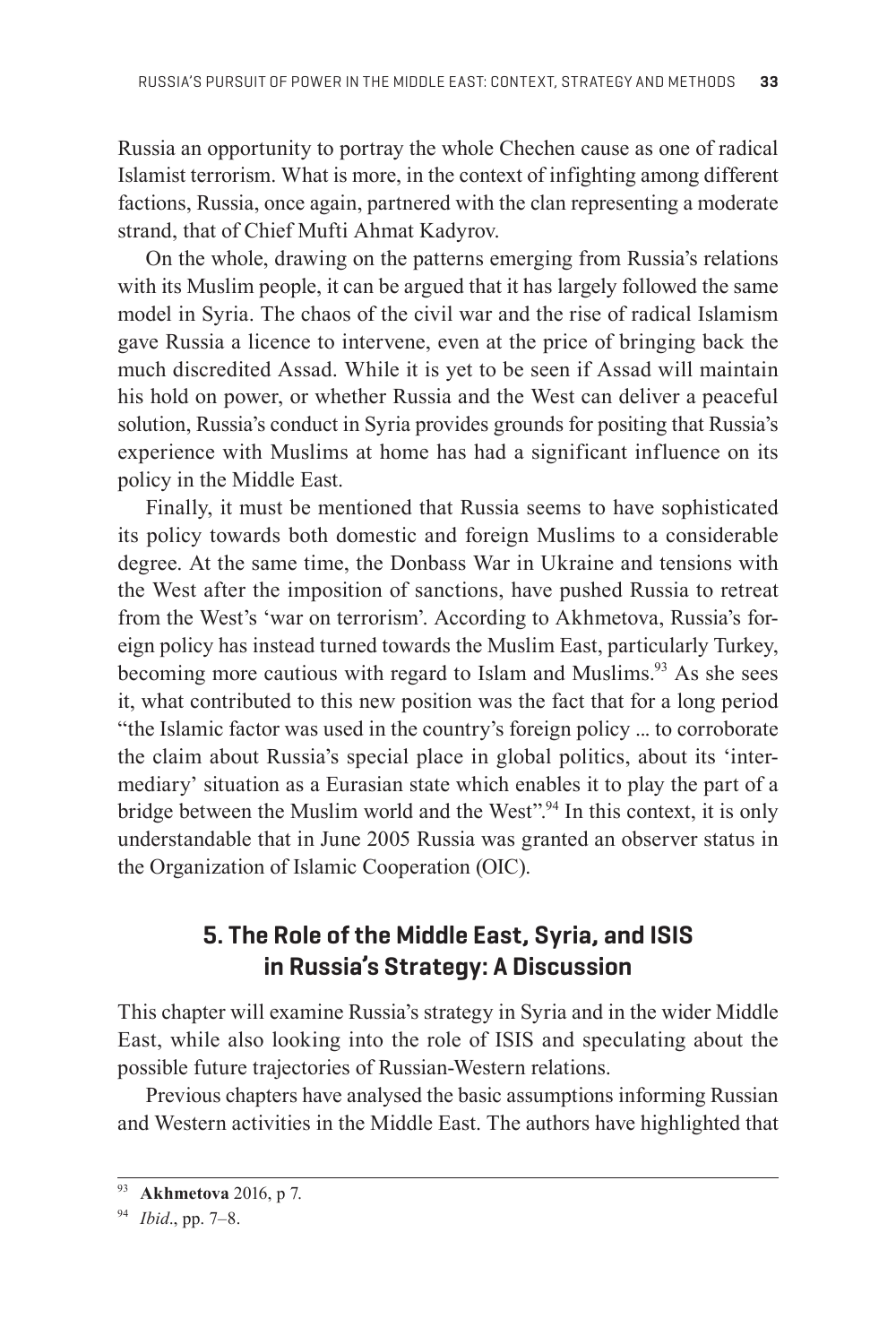despite its relatively limited economic resources, Russia has nevertheless managed to achieve considerable military and political success. Could this be attributed merely to the effective management of its activities in the region? Although that aspect cannot be discounted, our analysis has indicated that there are several basic assumptions that work against the success of the West while simultaneously favouring Russia. The pragmatic objectives associated with Russia's so-called regionalist doctrine, in its neutrality, are more acceptable for the regional powers, as compared to the Western conditionality, legitimated by democratic requirements. However, even if locals see Russia as different from the traditional culprits (i.e. former colonial rulers and importers of foreign values), this position remains debatable. Thus, it could be argued that the newly emergent confrontation between Russia and the West seems to have served Russia well. This is perhaps best visible in the fact that all regional powers now recognise Russia as a major power broker in the Middle East. At the same time, it would be quite difficult to imagine that any Western power would be able to achieve that status as easily as Russia. What is more, we should not discount the important role Russian diplomacy has played in acquiring this status. Thus, it can be argued that professionalism coupled with a conducive environment has led Russia to enjoy its current success in the Middle East.

This chapter analyses what all this success means with regard to Russia's strategic goals. Drawing on the previous chapters, the authors distinguish between three major objectives within Russia's strategy in the Middle East that align perfectly with its Eurasian Power concept. First, Russia will strive to maintain control in Syria, if not securing Assad's rule, then at least retaining its king-maker powers, enabling it to build up and sustain its strategic foothold, both political and military, both in Syria and in the Middle East. Second, Russia wants to become and remain a major, if not the primary, power broker in the region, requiring it to develop strong relations with major regional powers. Third, through its newly acquired status in Syria and in the Middle East, Russia strives to assert its great power status globally. According to the concept of 'Eurasian Power', Russia sees itself as moving away from the (once potentially close) partnership with the West, instead seeing itself as pushed away by the West (especially by the U.S.). At the same time, Russia views itself as making a new strategic choice of contributing to the multipolar world instead of the old unipolar one. The Middle East has proven to be the best arena to demonstrate the implications of that choice. Maintaining regional stability is not simply vital to Russia's own geopolitical interests in terms of controlling potentially dangerous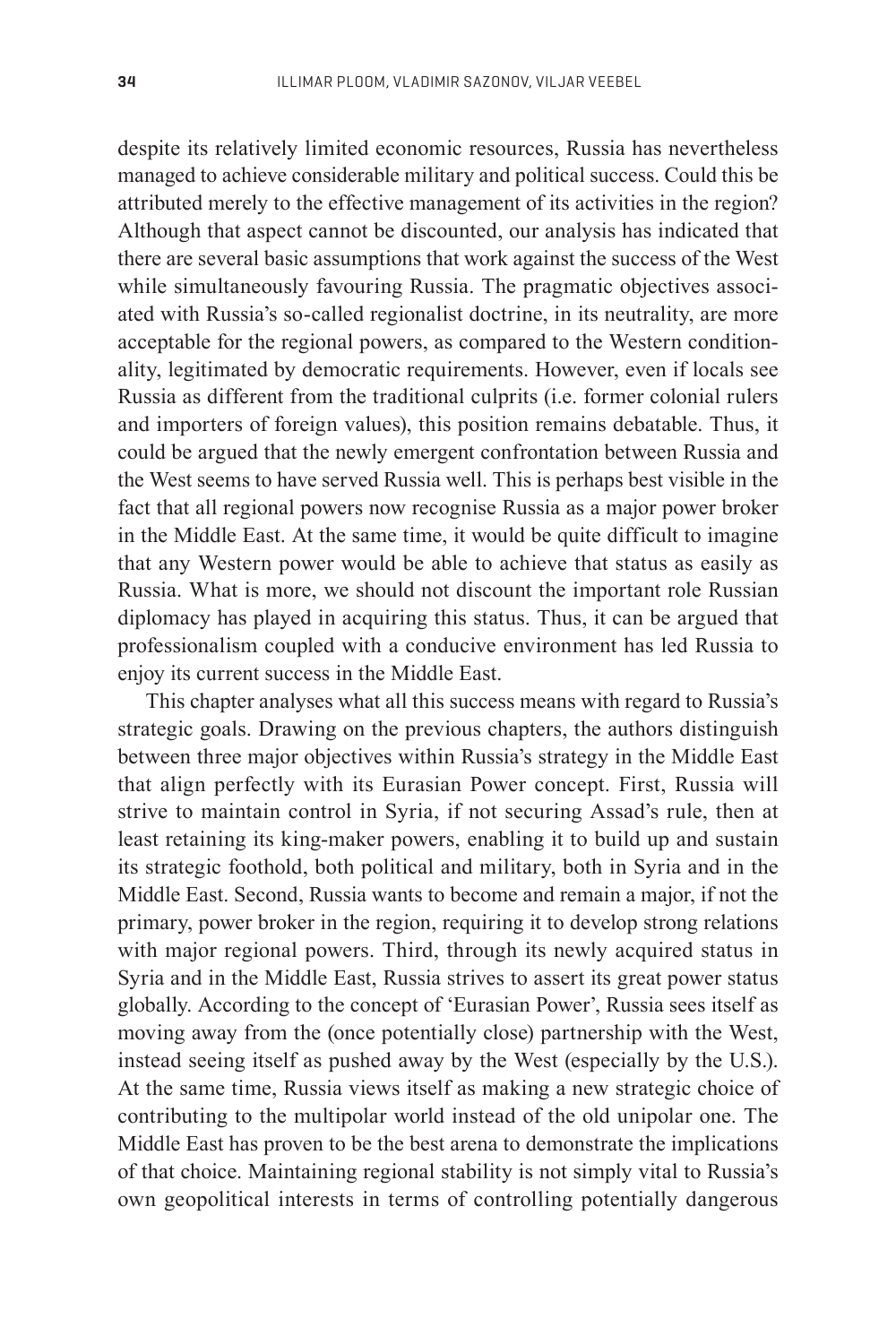choke points; it appears pre-eminently to align with the new idea of Eurasia as a single security area whose central relevance is understood by all major powers, from the U.S. and Europe to China. By being able to control one of the region's central nations (Syria), as well as being able to convene all major powers and balance their diverse interests, Russia has demonstrated both its military and diplomatic capabilities and by contributing to the stability of the region, it is entitled to claim respect and support.<sup>95</sup>

This is where relations between Russia and the West come under the spotlight, and in that regard, also the special role of ISIS. Russia's role in maintaining (relative) peace and stability in the region makes it a valuable partner for the West, especially with regard to countering ISIS. While the U.S. may consider reducing its presence in the region and not feel the consequences anytime soon, it must be borne in mind that ISIS has global power projection ability, particularly towards Europe. If Russia has proved and will continue to prove to be able to keep ISIS under (at least territorial) control, it will have earned practical support from the U.S. and the EU, perhaps also from China.

It has become clear that for Russia, ISIS is the only discernible adversary in the region. Though Russia's Sunni connections may have intimated otherwise, its clash with the interests of the more or less moderate Sunni opposition, have not been detrimental in the eyes of the major Sunni powers such as Saudi Arabia or Turkey. Instead, these nations have, even if indirectly, also approved Russia's goal of securing Assad's regime. For the Sunni powers in the Middle East, the most important aim appears to be enhanced regional stability. However, the West's recognition of Russia's role is also very significant. Even if the methods used by Russia, and especially by Assad, have been met with strong disapproval, Russia's own 'grand mission' has not fallen under much scrutiny.

Controlling ISIS may yet become an ambivalent motive inasmuch as it would give Russia the key to poke at one of the West's biggest vulnerabilities, both in terms of migration and terrorism. This ambivalent position towards ISIS will make for interesting speculations about the possible future trajectories of Russia's behaviour. However, it is not a one-way road, especially considering that ISIS's role appears to be even more pivotal, since Russia's justifications for remaining in the region will depend on ISIS's staying power; while there is also a risk that ISIS could take Russia hostage. This is

<sup>95</sup>**Разговор по прямому поводу. Россия и США стали больше обсуждать борьбу с терроризмом и будущее Сирии**. 2015. – Kommersant, September 21. kommersant.ru/doc/2814812.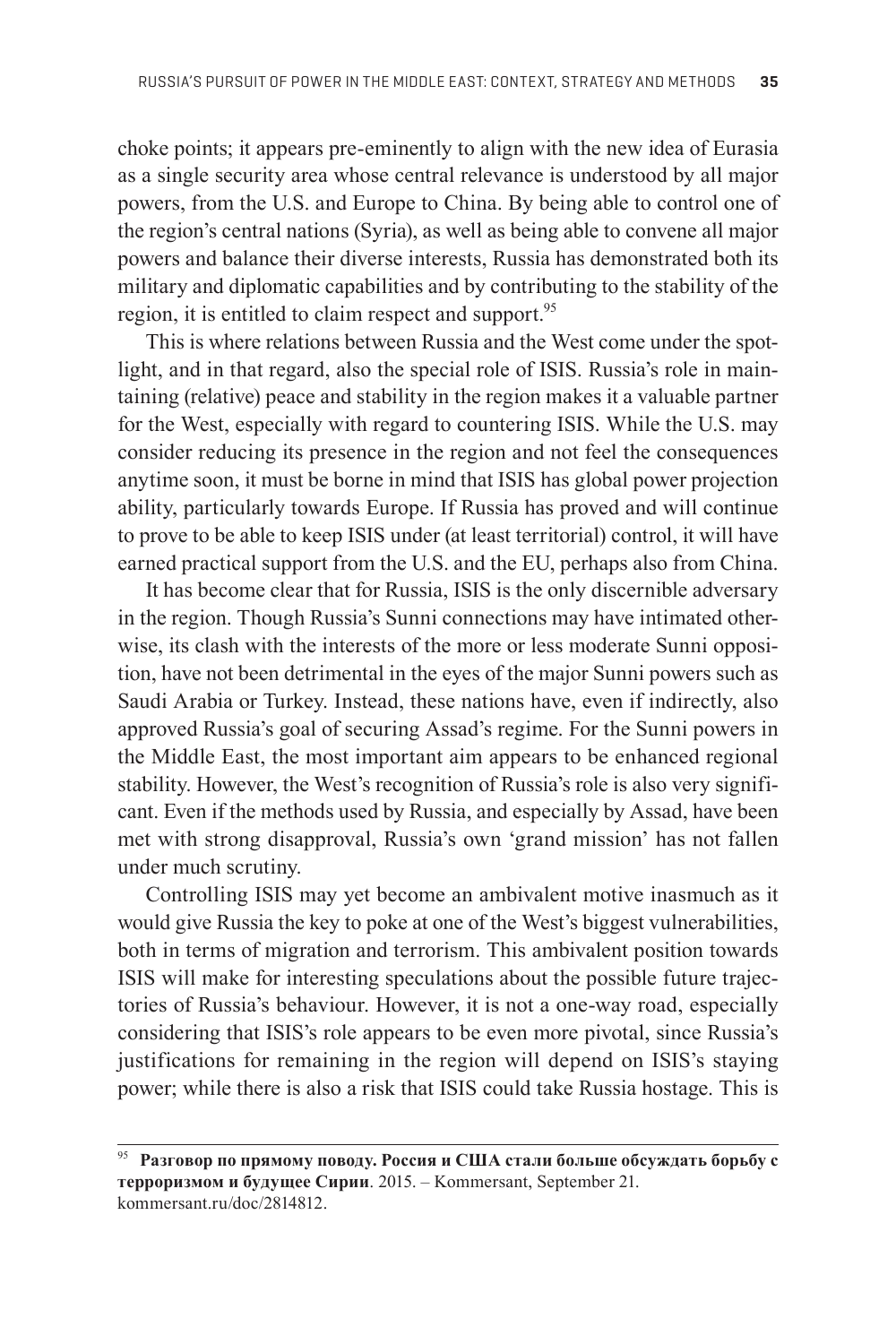not necessarily the case with regional powers, even if some of them may be using ISIS for waging their own proxy wars. For the regional powers, it is much more important that Russia has assumed the role of an arbiter between Shia and Sunni interests.

Finally, Russia's status in the Middle East may also impact its role in its immediate neighbourhood. Interestingly, it can be posited that while providing Russia with more confidence in pursuing its interests in the near abroad, its newly acquired power broker status in the Middle East will not allow for too much risk taking elsewhere. This assertion is reinforced by the fact that the regional power broker role assumed by Russia is beyond its economic means. This does not mean that Russia's political interests in the 'near abroad' will not remain the same, rather they may even increase. Russia will not back down from its interests in Ukraine, Belarus or Georgia, however, the way of handling those interests may be pushed from the recently preferred hybrid<sup>96</sup> and military grounds to the political plane.

Indeed, on that political plane, Russia's interests may find solid ground if the West chooses not to disturb Russia's position. What is more, it will probably push both parties towards negotiating compromises, meaning that the relations between Russia and the West (e.g. in Ukraine) may acquire a more diplomatic form and they may strike a *de facto* deal that recognises their interests in this 'near abroad'. Although the West may have little inclination to accept such eventuality, if it is interested in a relatively peaceful and stable Russia, it may be forced to come to terms with the fact that not all former republics of the Soviet Union will have the opportunity to integrate with the West. At the same time, this deal may still allow for strong economic relations between Ukraine and the West. While far from an ideal solution, it may offer Ukraine a chance to build up its economy and stabilise its society.

This last thread may be helpful in returning to the wider plane of strategic interests and political goals. Namely, in addition to the immediate gains that can be reaped from the Middle East, Russia may see its success in the region as a way to accomplish a long-term peace deal with the West. If Russia decides to become the watchdog of ISIS, it will also entail maintaining balance in the Middle East, which, in turn, may be a welcome development because that is exactly what the West is primarily interested in. If Russia manages to secure and maintain peace in the Middle East, the West may, in turn, close its eyes to certain methods Russia may use on the ground. Also,

<sup>96</sup> **Śliwa, Z.; Veebel, V.; Lebrun, M**. 2018. Russian Ambitions and Hybrid Modes of Warfare. – Sõjateadlane (Estonian Journal of Military Studies), Vol. 7, pp. 86–108.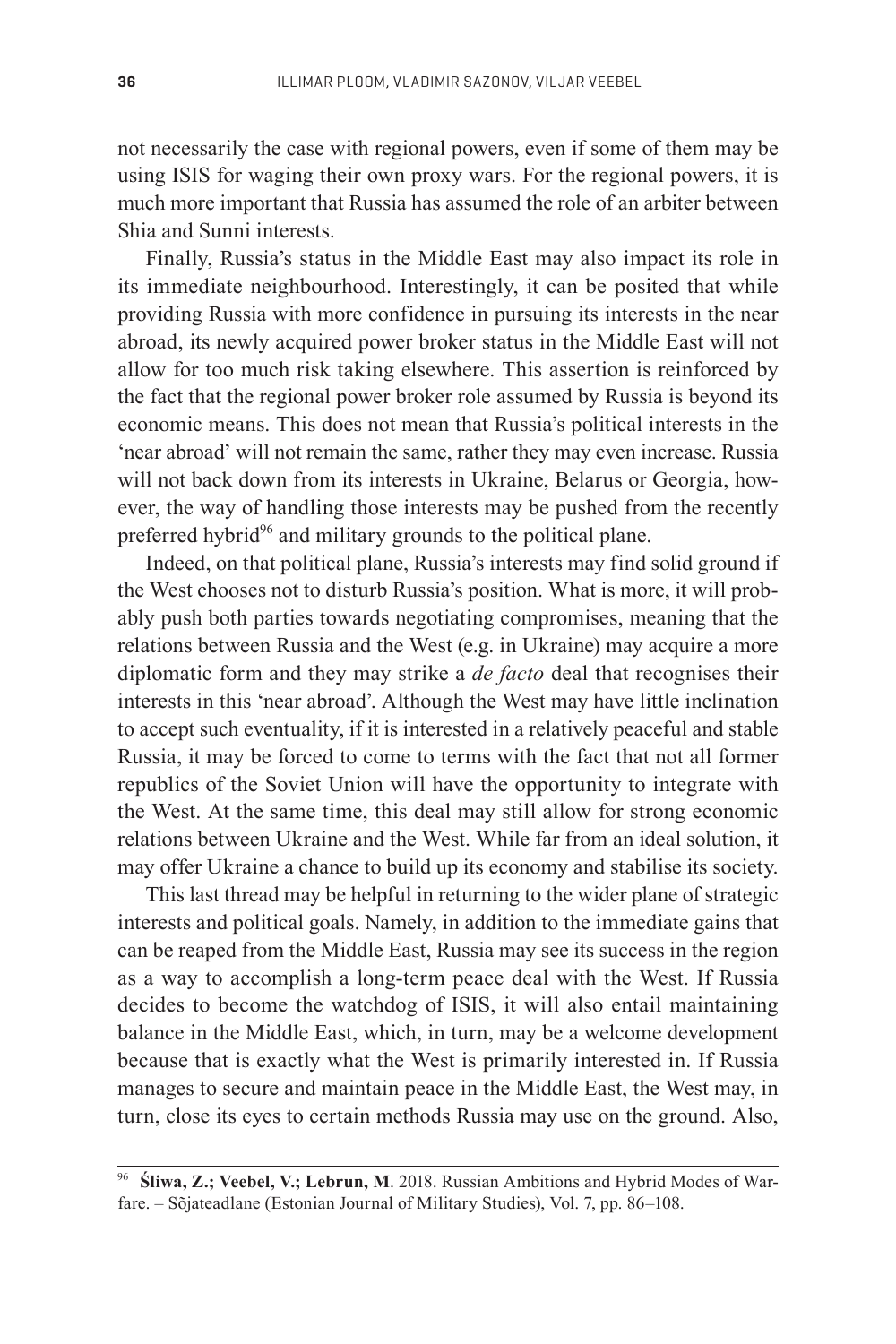tasking Russia with policing the region, may gradually relieve the West from that responsibility. Indeed, this may even lead the West to take interest in the stability of not only the Middle East but also of Russia itself.

#### **6. Conclusion**

This article analysed the general conditions that made it possible for Russia to reach the enhanced status it currently enjoys in the Middle East. The article highlighted some general underlying presuppositions that may be said to have led to the failure on the part of the West. Among them, democratic legitimation both at home and in the region were shown to play out negatively for those pursuits. Similarly, problems in defining an enemy straightforwardly and forming a clear front was discovered as having hampered the West in its pursuits in the Middle East. Finally, due to their colonial legacy and the imputation of the effects of globalised capitalism to the West, the overall context for any direct intervention by the West has generally been unwelcoming. In comparison, those very same circumstances have favoured Russia to a remarkable degree. First of all, Russia does not expect Middle Eastern nations to become democracies. What is more, there is also no need for Russia to legitimise such interventions at home. Secondly, Russia has found an ally in Syria's Bashar al-Assad, giving it liberty to execute a brutal campaign, which has given it a morally questionable but pragmatically beneficial handicap. Finally, regional powers are not intimidated by Russia's actions in the region as has been the case with the West.

As to Russia's strategy, it was established that since its 2015 intervention in Syria, Russia has gradually assumed the role of a regional power broker, which has been recognised by all major stakeholders in the region. For a time, it was a difficult position to achieve, since Russia was mainly associated with the Shia axis in the Middle East. However, this time it has managed to cast this image aside and become an acceptable partner also to the Sunni powers, not to mention Israel. Thus, in parallel to its activities in Syria, Russia has also been pursuing wider regional strategic goals in the Middle East. As a result, it can be argued that Russia has effectuated a carefully planned and comprehensive strategy for the region as part of its wider global strategy. By focusing on the Middle East, Russia has not only come to the rescue of an old ally, but succeeded in securing one of the possible choke points that could restrict its access to the world's seas and markets. It was also established that by Russia's own standards, the campaigns in Syria and the power broker position in the Middle East contribute to its notion of being an Eurasian power.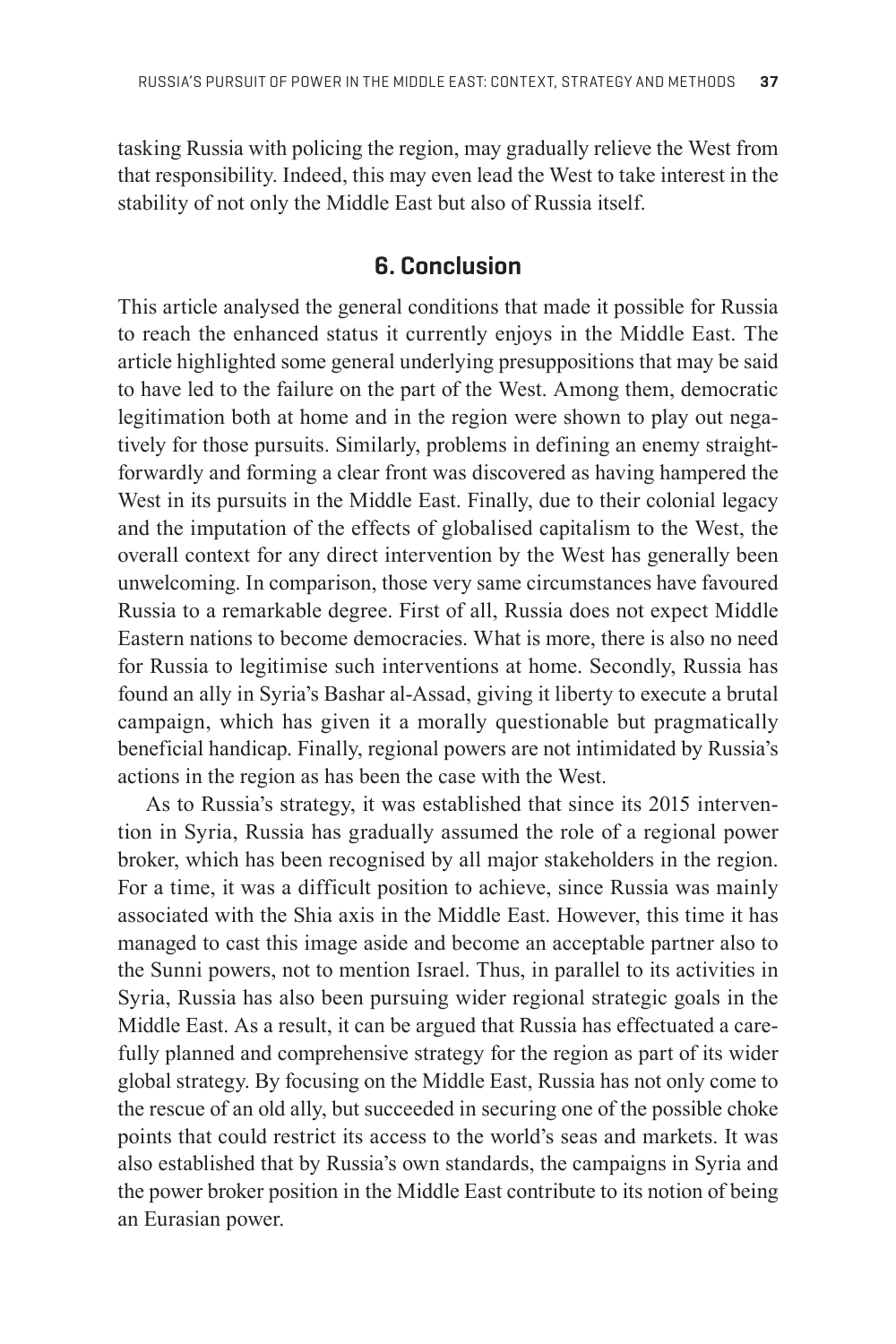The third thread of interest that the article pursued attempted to understand the manner in which Russia has approached and dealt with Muslim nations and the radical groups among them. Russia can be said to have applied a sophisticated policy that, in addition to regional powers, is also able to address the Islamist tendencies and groups within. It was argued that Russia has most probably been applying the lessons it has learnt from its earlier policies towards Muslims and Islamism at home. While politically it seems to seek cooperation with moderate forces, then militarily it employs the kind of brutality that is characteristic of the heyday of the Tsarist Empire. In addition to its own long historical experience, of particular importance has been the conflict in Chechnya in the 1990s and 2000s. It could be argued that Russia allowed Chechens to develop internal divisions between radical and moderate Islamists in order to legitimise its brutal response and offer its own brand of stability. This pattern was found to be similar to the one Russia employed in Syria.

The fourth research question considered the potential future development of Russian-Western relations in the Middle East and beyond, focusing on the role of ISIS that has served as the primary justification for Russia's intervention in the eyes of the West. However, there is also the wider role of power broker and custodian that Russia has assumed in the region which the West has more or less explicitly acknowledged. Indeed, as was argued, this role makes the Russian Federation a rather useful, if still ambivalent, ally for the West in the regional and thereby also in global matters. Although the West does not always officially approve of Russia's conduct, it has nevertheless been tolerated. Considering that both parties share the aim of stabilising the Middle East, the West seems to be willing to turn a half-blind eye in some circumstances. In addition, it was speculated that it would be in the West's interest to forge a mutually acceptable peace agreement in Ukraine in order not to destabilise Russia.

In this context, Russia's regional, as well as global, position and prospects appear to present an interesting paradox. On the one hand, Russia has relied on brutal methods to achieve its goals in Syria, while at the same time, striving to become a power broker and guarantor of peace in the region. As such, Russia has been performing a precarious balancing act on the precipice of its economic means and stature. This role of a regional power broker, as much as it can be said to have obtained it, may also have a civilising effect on Russia. This enhanced status is not something that Russia would want to endanger carelessly, especially as it has finally brought it back to the league of major world powers. On the other hand, this new status is also something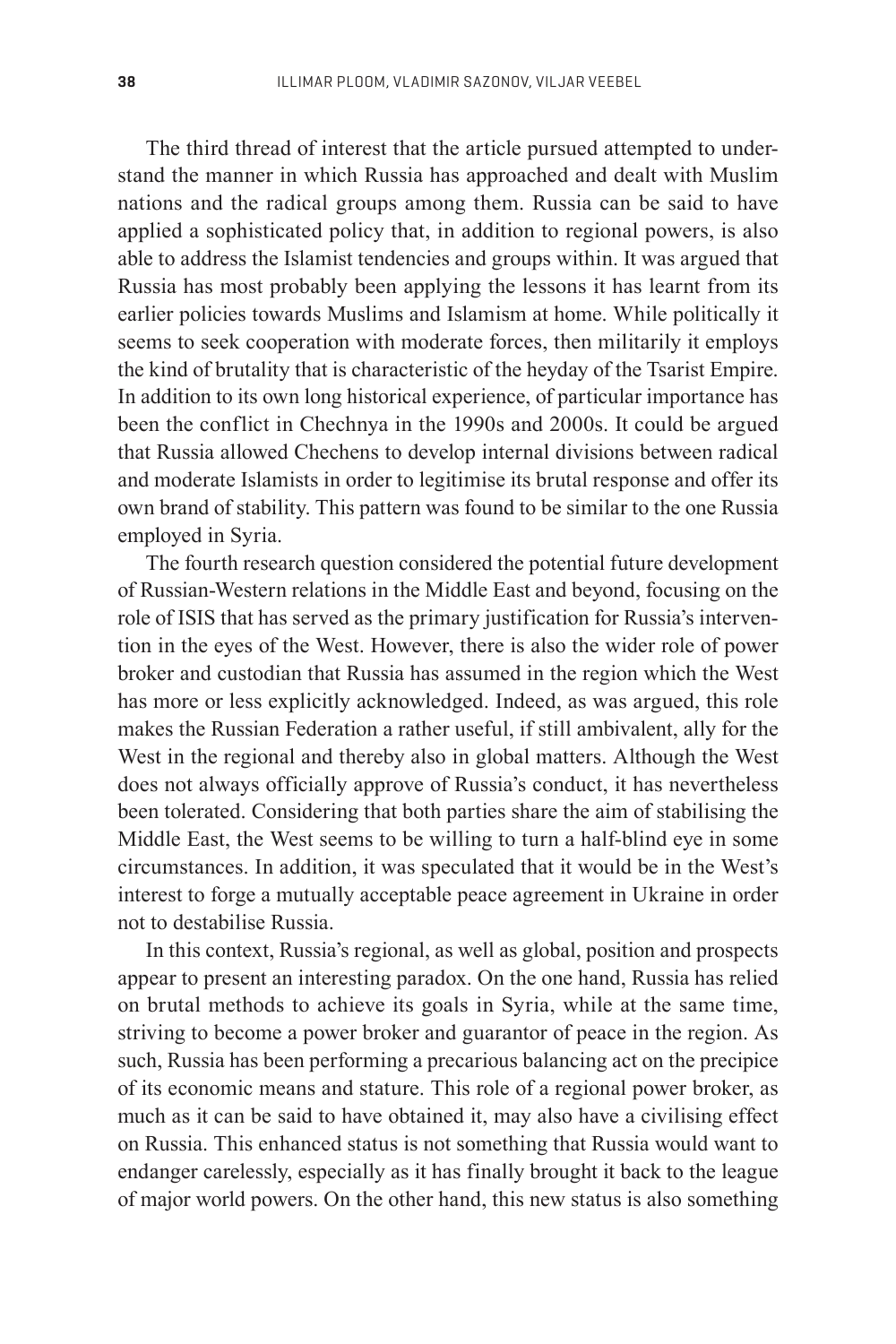that Russia is still in danger of losing due to its limited economic prowess. What is more, considering the vital importance of this newly acquired status to Russia, both regionally and globally, it will have to tone down its bravado to avoid losing it. Therefore, while Russia may still find it expedient to use the types of brutal methods it has demonstrated in Syria, the emphasis of its activities will presumably shift towards maintaining and bolstering the role of the custodian of peace in the Middle East. The significance of this position for Russia cannot be overestimated, especially considering how useful it makes Russia for the West. This, in turn, means that the West will become more interested and invested in maintaining a stable Russia. On the whole, since Russia cannot afford to continue with provocations as it has been accustomed to before, this new role may encourage Russia to become a more stabilising, and hence also more civilising force on the global arena as well.

Finally, in the context of Russian-Western relations it was speculated that Russia, as ISIS's watchdog, may be tempted to use ISIS to put pressure on the West (e.g. through migration, etc.). However, considering Russia's enhanced status in the eyes of the West for having achieved something that the West itself has not been able to, it will mean that while Russia's position will not be challenged, it will not be apt to use ISIS to threaten the West.

### **Acknowledgements**

The authors wish to express their gratitude to Holger Mölder, Alar Kilp and Andreas Vaks for their valuable feedback and suggestions, to Kaarin Piis koppel and Amy Tserenkova for dedication in improving the text, and to Andres Saumets for unwavering support. Nevertheless, the responsibility for any mistakes or vagueness in thought or expression stays solely with the authors.

#### **References**

- **Abdelsalam, E**. 2015. The Arab Spring: Its Origins, Evolution and Consequences... four years on. – Intellectual Discourse, Vol. 23(1), pp. 136–139.
- **Adamsky**, **D**. 2018. From Moscow with coercion: Russian deterrence theory and strategic culture. – Journal of Strategic Studies, Vol. 41(1–2), pp. 33–60.
- **Ahmadbayl, A**. 2018. Russian presence in Iraq a matter of time. Trend News Agency, October 03.

https://en.trend.az/other/commentary/2960135.html (04.12.2019).

**Akhmetova**, **E**. 2016. *Islam in Russia: Past, Present and Future. –* Historiafactory, July 02.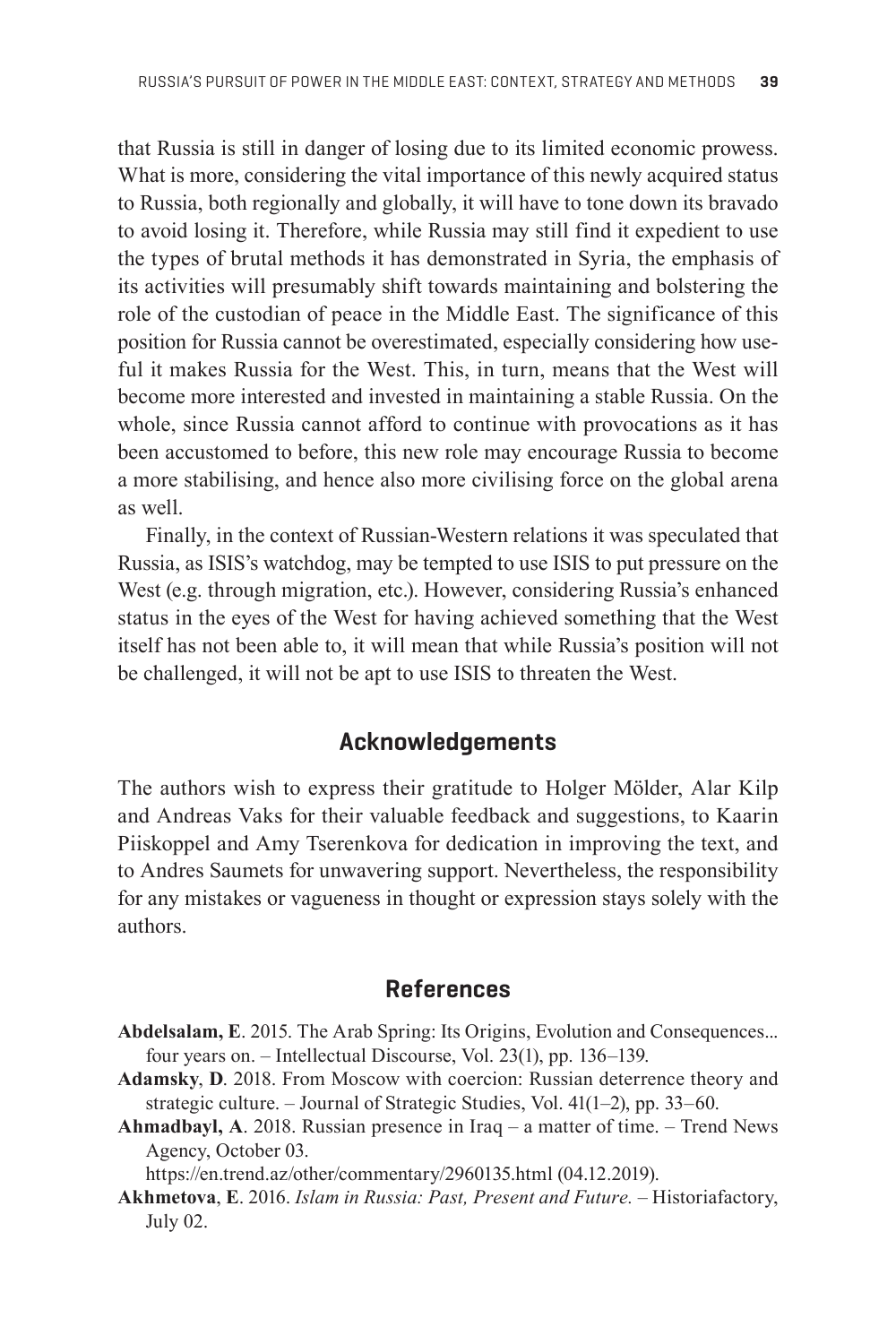**Al-Marashi, I**. 2002. Saddam's Security and Intelligence Network and The Iraqi Security Apparatus.

 https://www.nonproliferation.org/diagram-saddams-security-and-intelligencenetwork-the-iraqi-security-apparatus/ (02.12.2019).

- **Arraf, J**. 2019. Kurds In Syria Make A Deal With Russia. NPR, December 02. https://www.npr.org/2019/12/02/784225309/kurds-in-syria-make-a-deal-withrussia?t=1576234211037 (11.12.2019).
- **Bacon, E. E**. 1980. Central Asia under Russian Rule: a Study in Culture Change. London: Cornell University Press.
- **Baker, L**. 2016. Israeli Official: Russia has long-term ambitions in Middle East. Reuters, November 15.

 https://www.reuters.com/article/us-israel-russia-mideast/russia-has-long-termambitions-in-the-middle-east-israeli-official-idUSKBN13A2CN (04.12.2019).

**Bashar al-Assad thanks Putin for 'saving our country' as Russian leader prepares for talks on ending Syrian war**. 2017. – The Telegraph, November 21. https://www.telegraph.co.uk/news/2017/11/21/bashar-al-assad-says-ready-syriapeace-talks-rare-meeting-vladimir (22.11.2019).

- **Bennett, A. J**. 1985. Arms Transfer as an Instrument of Soviet Policy in the Middle East. – *Middle East Journal, Vol.* 39(4), pp. 745–774.
- **Benningsen, A. A.; Broxup, M**. 1983. The Islamic Threat to the Soviet State. London and Canberra: Croom Helm.
- **Bērziņš, J**. 2015. Russian New Generation Warfare is not Hybrid Warfare. The War in Ukraine: Lessons for Europe, Ed. by Pabriks, A.; Kudors, A. Rīga: The Centre for East European Policy Studies, University of Latvia Press, pp. 40–51. https://library.cimic-coe.org/wp-content/uploads/2017/12/20150101\_UC\_The-Ware-in-Ukraine-Lessons-for-Europe.pdf (06.12.2019).
- **Bobrovnikov. V**. 1999. Muslim Nationalism in the post-Soviet Caucasus: the Dagestan Case. – Caucasian Regional Studies, Vol. 4(1), pp. 11–19.
- **Borshchevskaya, A**. 2016. Vladimir Putin and the Shiite Axis. Foreign Policy, August 20.

 https://foreignpolicy.com/2016/08/30/vladimir-putin-and-the-shiite-axis-russiairan-syria/ (02.12.2019).

- **Brownlee, J. N.; Masoud, T.; Reynolds, A***.* 2013. The Arab Spring: The Politics of Transformation in North Africa and the Middle East. Oxford: Oxford University Press.
- **Bunzel**, **C**. 2015. From Paper State to Caliphate: The Ideology of the Islamic State. The Brookings Project on U.S. Relations with the Islamic World. Analysis paper, No. 19, March.

 https://www.brookings.edu/wp-content/uploads/2016/06/The-ideology-of-the-Islamic-State.pdf (01.12.2019).

- **Cohen-Almagor, R**. 2018. US-Saudi Arabia Relations: Business as Usual? Extraordinary and Plenipotentiary Diplomatist, Vol. 6(10), October. http://www.diplomatist.com/globalcenterstage/article20181029.html (19.11.2019).
- **Connolly, R.; Sendstad, C**. 2017. Russia's Role as an Arms Exporter. The Strategic and Economic Importance of Arms Exports for Russia. – The Chatham House, The Royal Institute of International Affairs.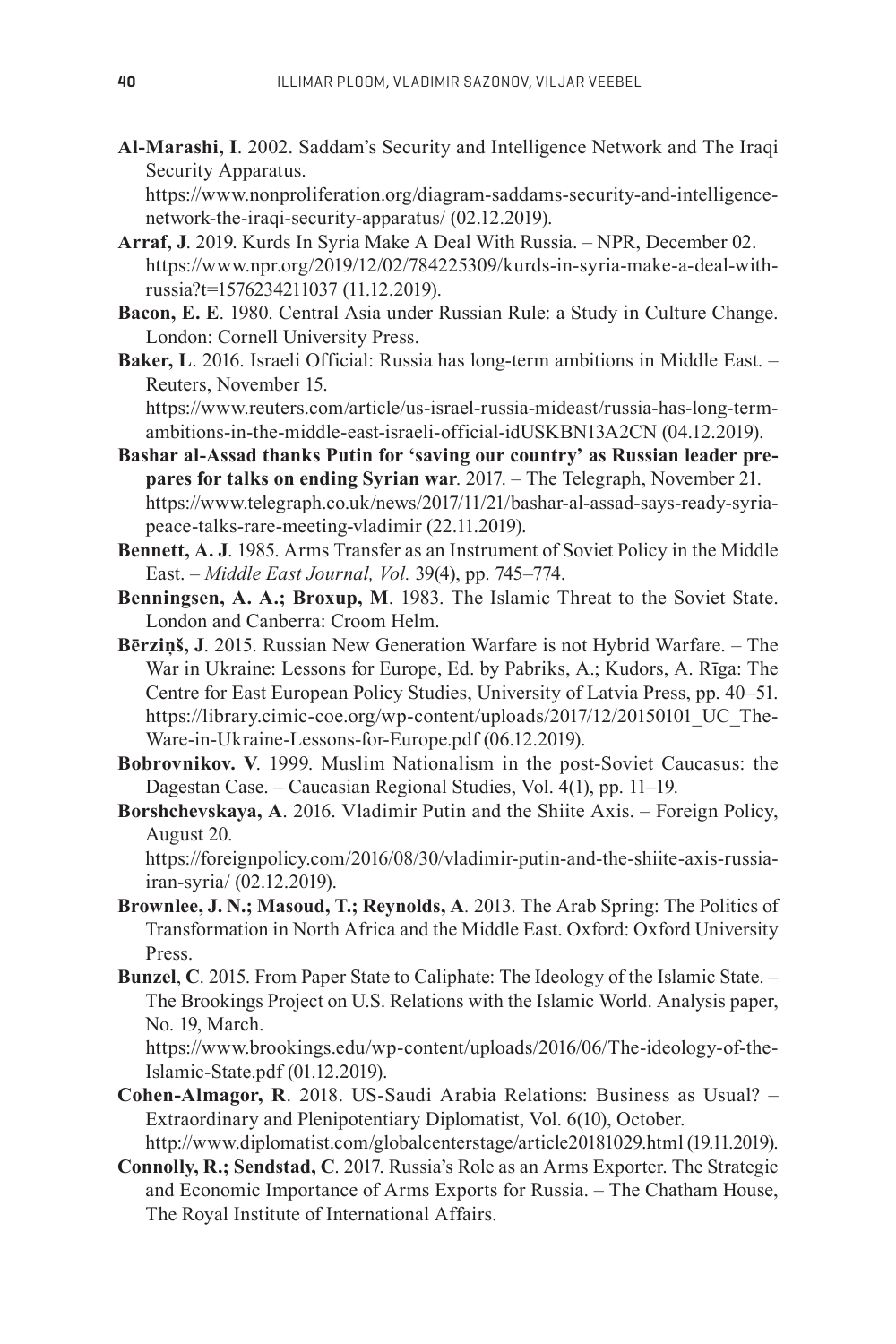https://www.chathamhouse.org/sites/default/files/publications/research/2017-03- 20-russia-arms-exporter-connolly-sendstad.pdf (05.12.2019).

**de Vries, M. K**. 2003. Entering the Inner Theatre of a Despot: The Rise and Fall of Saddam Hussein. – INSEAD Working Paper.

https://sites.insead.edu/facultyresearch/research/doc.cfm?did=1281 (11.12.2019).

- **de Waal, T**. 2010. The Caucasus: An Introduction. Oxford: Oxford University Press.
- **Di Puppo, L.; Schmoller, J**. 2018. Islam and Ethnicity in Russia: An Introduction. Anthropological Journal of European Cultures, Vol. 27(1), pp. 84–87.
- **Enders, D**. 2018. Russian weapons in Syria. The National, November 13. https://www.thenational.ae/world/europe/russian-weapons-in-syria-1.712798 (05.12.2019).
- **Gammer, M**. 2006. 'The Lone Wolf and the Bear: Three Centuries of Chechen Defiance of Russian Rule'. London: C. Hurst & Co.
- **Goble, P. A**. 2005. Demoniseerides Venemaa moslemeid: Moskva ohtlik gambiit ja Lääne nurjunud reaktsioon. (Demonizing Russia's Muslims: The Dangerous Gambit of Moscow and the Failed Reponse from the West) – KVÜÕA toimetised, nr 4 (ENDC Proceedings), pp. 164–178.
- **Gvosdev, N. K**. 2019. Russian Strategic Goals in the Middle East. **Laruelle, M**. (ed.) 2019. Russia's Policy in the Middle East. Central Asia Program (CAP) Paper No 212, January.

 https://centralasiaprogram.org/wp-content/uploads/2019/01/CAP-paper-212- Russia-in-the-Middle-East-Print.pdf. (06.12.2019).

- **Holbik, K.; Drachmann, E**. 1971. Egypt as Recipient of Soviet Aid, 1955–1970. Zeitschrift für die gesamte Staatswissenschaft / Journal of Institutional and Theoretical Economics*,* Bd. 127, H. 1, pp. 137–165.
- **Howard, M**. 2000. The Invention of Peace: Reflections on War and International Order. London: Profile Books.
- **Hundal, S**. 2015. ISIL's terrorism is not a reaction to Western foreign policy. Quartz, November 18.

https://qz.com/553733/isils-terrorism-is-not-a-reaction-to-western-foreign-policy/ (22.11.2019).

**ISIS: Portrait of a Jihadi Terrorist Organization**. 2014. – The Meir Amit Intelligence and Terrorism Information Center at the Israeli Intelligence Heritage and Commemoration Center, November 26.

https://www.terrorism-info.org.il/en/20733/ (11.12.2019).

**Istomin, I. A.; Bolgova, I. V.; Sokolov, A. P.; Avatkov, V. A**. 2019. A 'Badge of Honour' or a 'Stamp of Infamy'? NATO as a Marker of Status in International Politics. – MGIMO Review of International Relations, Vol. 2(65), pp. 57–85 (in Russian).

https://doi.org/10.24833/2071-8160-2019-2-65-57-85 (12.12.2019).

- **Jones, S**. 2019. Russia's Battlefield Success in Syria: Will It Be a Pyrrhic Victory? CTC Centinel, Vol. 12 (9), Combating Terrorism Center (CTC) at U.S. Military Academy West Point.
	- https://ctc.usma.edu/russias-battlefield-success-syria-will-pyrrhic-victory (20.11.2019).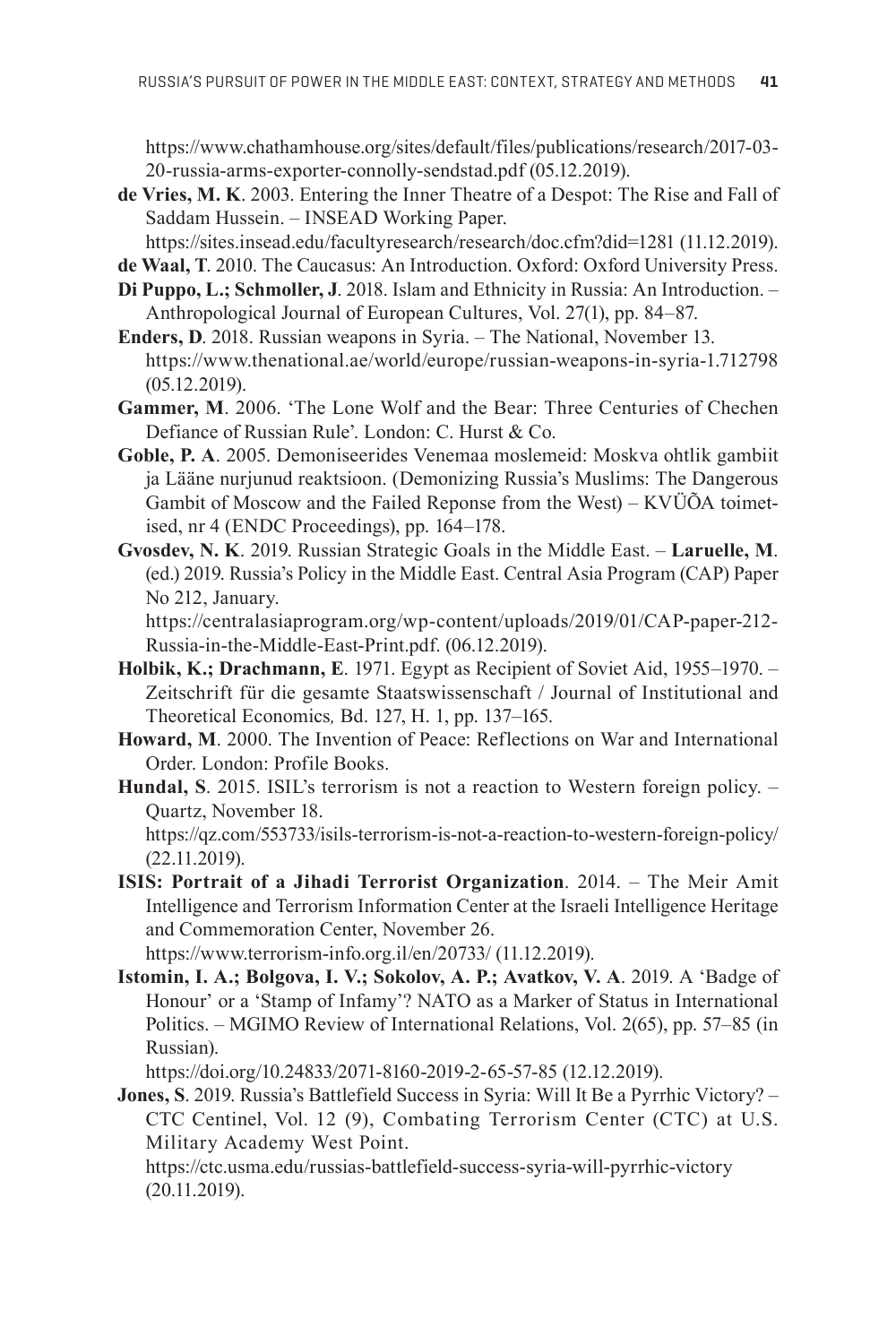**Jones, S. G.; Dobbins, J.; Byman, D.; Chivvis, C. S.; Connable, B.; Martini, J.; Robinson, E.; Chandler, N**. 2017. Rolling Back the Islamic State. – RAND report, pp. x–xi.

https://www.rand.org/pubs/research\_reports/RR1912.html (20.11.2019).

**Karaganov, S**. 2015. Eurasian Way Out of the European Crisis. – Russia in Global Affairs, June 08.

 https://eng.globalaffairs.ru/pubcol/Eurasian-Way-Out-of-the-European-Crisis-17505 (06.12.2019).

- **Karaganov, S**. 2018. The new Cold War and the emerging Greater Eurasia. Journal of Eurasian Studies, Vol. 9(2), pp. 85–93.
- **Karaganov, S.; Suslov**, **D**. 2018. A new world order: A view from Russia. CIRSD. https://www.cirsd.org/en/horizons/horizons-winter-2019-issue-no-13/a-newworld-order-a-view-from-russia (06.12.2019).
- **Karmon, E**. 2018. Russia in the Middle East The Sunni Connection. Institute for Policy and Strategy (IPS) Publications. https://www.idc.ac.il/he/research/ips/Documents/publication/5/ElyKarmon Russia MiddleEastJuly2018.pdf (02.12.2019).
- **Keçeci, S**. 2016. The Grand Strategy of the Russian Empire in the Caucasus against Its Southern Rivals (1821–1833). London: London School of Economics: an unpublished thesis.
- **King, C**. 2008. The Ghost of Freedom: A History of the Caucasus. Oxford: Oxford University Press.
- **Kotan, B. N**. 2019. How Assad balances competing interests of Russia and Iran in Syria. – TRTWorld, September 20.

 https://www.trtworld.com/middle-east/how-assad-balances-competinginterests-of-russia-and-iran-in-syria-29976 (03.12.2019).

**Lang, H.; Awad, M.; Sofer, K.; Juul, P.; Katulis, B**. 2014. Supporting the Syrian Opposition: Lessons from the Field in the Fight against ISIS and Assad. – Center for American Progress, September.

 https://cdn.americanprogress.org/wp-content/uploads/2014/09/IslamistsSyriareport.pdf (21.11.2019).

**Laruelle, M**. 2016. How Islam Will Change Russia. *–* The Jamestown Foundation, September 13.

 http://jamestown.org/program/marlene-laruelle-how-islam-will-change-russia/ (07.12.2019).

**Liik, K**. 2013. Regime Change in Russia. – European Council on Foreign Relations (ECFR), Policy Memo, Issue 81, May.

https://www.ecfr.eu/page/-/ECFR81\_PUTIN\_MEMO\_AW.pdf (20.11.2019).

- **Malashko, A**. 2001. Islamskie Orientirt Severnogo Kavkaza. Carnegie Endowment for International Peace, pp. 137–164.
- **Markedonov, S**. 2015. De facto statehood in Eurasia: a political and security phenomenon. – Caucasus Survey, Vol. 3(3), pp. 195–206.
- **Matos, A. P**. 2013. The Role of the Military in the Turkish Democracy: Are the Military the Guardians of or a Threat to the Turkish Democracy? – International Review of Turkish Studies, Vol. 3, Issue 1, pp. 8–27.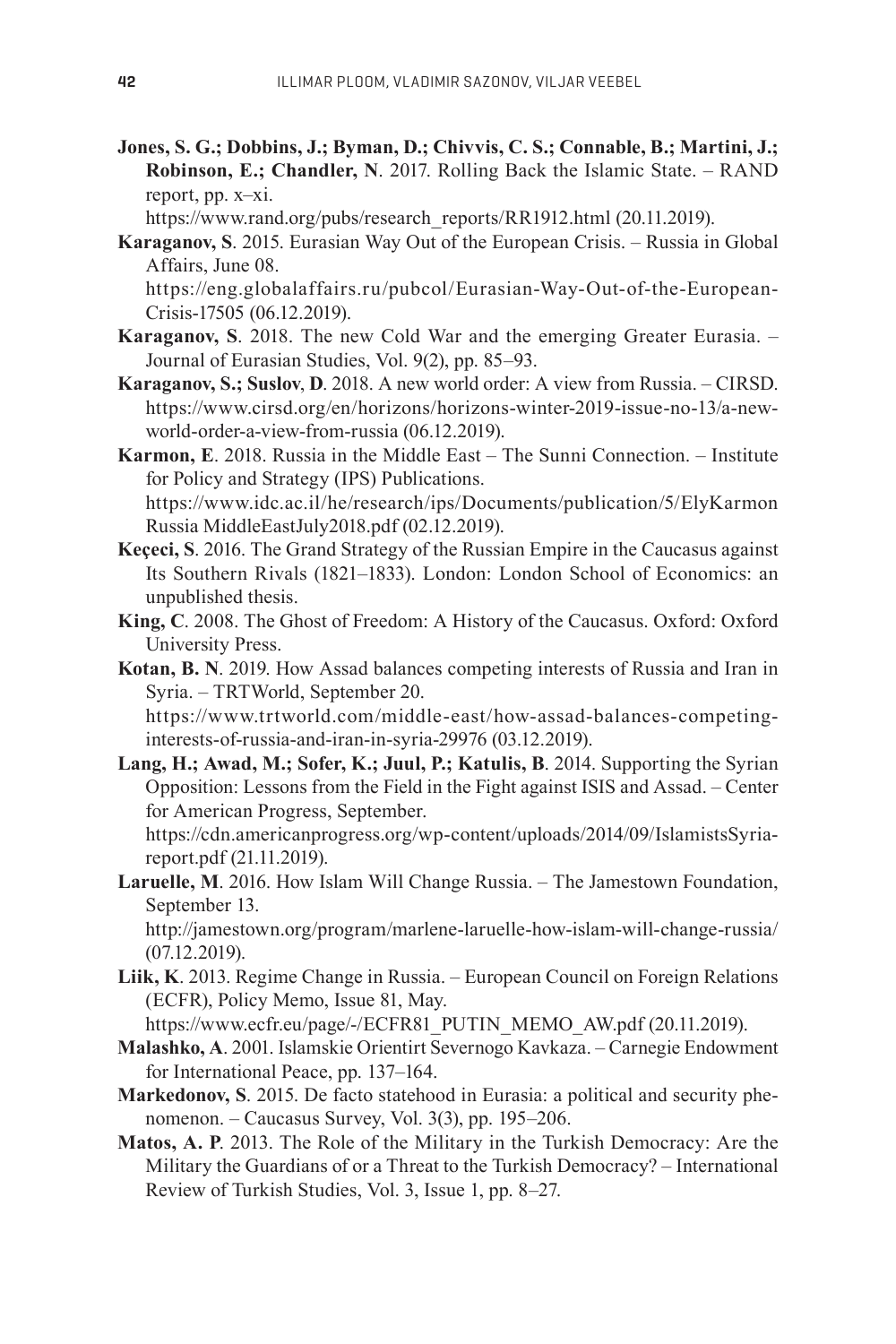**Milne, S**. 2015. Now the truth emerges: how the US fuelled the rise of Isis in Syria and Iraq. – The Guardian, June 3.

 https://www.theguardian.com/commentisfree/2015/jun/03/us-isis-syria-iraq (25.11.2019).

- **Mölder, H.; Sazonov, V**. 2016. Sõjateoloogia ilmingud Lähis-Idas Da'ishi näitel: kas religioosne liikumine või poliitilis-sõjaline organisatsioon? – Sõjateadlane nr 3, lk 208−231.
- **Mushtaq, A. Q.; Afzal, M**. 2017. Arab Spring: Its Causes and Consequences. Journal of the Punjab University Historical Society, Vol. 30(1). http://pu.edu.pk/images/journal/HistoryPStudies/PDF\_Files/01\_V-30-No1-Jun17. pdf (23.11.2019).
- **Natali, D**. 2015. The Islamic State's Baathist roots. Al-Monitor, April 24. https://www.al-monitor.com/pulse/fa/originals/2015/04/baathists-behind-theislamic-state.html (02.12.2019).
- **Natil, I**. 2016. Civil State in the Post-Arab Spring Countries: Tunisia, Egypt and Libya. – The Arab Spring, Civil Society and Innovative Activism. Ed. by Cakmak, C. New York: Palgrave Macmillan.
- **Peterson, Ü**. 2016. Süüria kodusõjani viinud sündmustest islamimaailmas ja eriti Süürias. – Akadeemia, nr 12, lk 2209–2233.
- **Peterson, Ü**. 2019. The Position of the Alawites in Islam. Cultural Crossroads in the Middle East – Historical, Cultural and Political Legacy of Intercultural Dialogue and Conflict from Ancient Near East to Present Days. Ed. by Sazonov, V.; Mölder, H.; Espak, P. Tartu: University of Tartu Press, pp. 163–197.
- **Polyakova, A**. 2018. Putin's true victory in Syria isn't over ISIS. The Brookings Institute, February 26. https://www.brookings.edu/opinions/putins-true-victory-in-syria-isnt-over-isis/ (19.11.2019).
- **Rózsa, E. N.** *et.al*. 2012. The Arab Spring Its Impact on the Region and on the Middle East Conference. – Academic Peace Orchestra Middle East (APOME). Policy Brief for the Middle East Conference on a WMD/DVs Free Zone, No 9/10, August.

http://library.fes.de/pdf-files/iez/09609.pdf (22.11.2019).

**Russia saved Assad but Syria peace settlement elusive**. 2017. – Arab News, November 3.

https://www.arabnews.com/node/1187796/middle-east (18.11.2019).

**Sazonov, V**. 2015. Putin's Game of Thrones in the Middle East. – Diplomaatia, December 18.

https://icds.ee/putins-game-of-thrones-in-the-middle-east/ (05.12.2019).

**Sazonov, V**. 2017a. Afghanistan as an Example of the Kremlin's Hybrid Warfare – Why Russia is Arming the Taliban? – Diplomaatia, June. https://icds.ee/afghanistan-as-an-example-of-the-kremlins-hybrid-warfare-why-

russia-is-arming-the-taliban/ (10.12.2019).

**Sazonov, V**. 2017b. ISIS – kas Saddam Husseini režiimi produkt? – Islam.ee, April 15. https://www.islam.ee/arvamus/178-vladimir-sazonov-isis-kas-saddam-husseinireziimi-produkt/ (02.12.2019).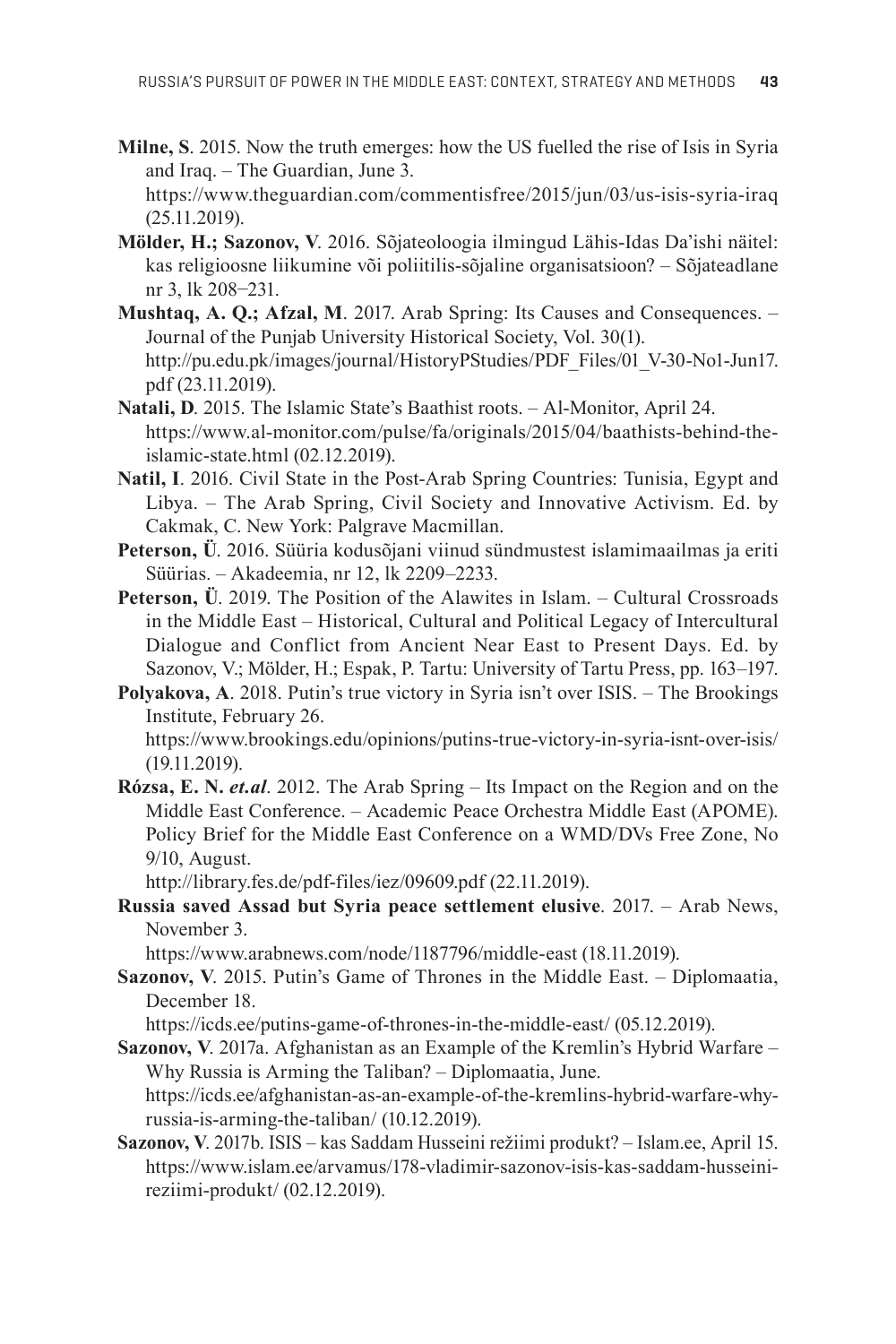- **Sazonov, V.; Mölder, H**. 2014. Süüria kas järjekordne ususõda Lähis-Idas? Idakiri: Eesti Akadeemilise Orientaalseltsi aastaraamat 2014, lk 134–154.
- **Shackle, S**. 2014. Is Democracy Possible in the Middle East? Middle East Monitor, January 24.

 https://www.middleeastmonitor.com/20140124-is-democracy-possible-in-themiddle-east/ (22.11.2019).

- **Shiriyev, Z**. 2019. Azerbaijan's Relations with Russia: Closer by Default? The Chatham House, The Royal Institute of International Affairs, March. https://www.chathamhouse.org/sites/default/files/2019-03-14-Azerbaijan2.pdf (10.12.2019).
- **Śliwa, Z.; Veebel, V.; Lebrun, M**. 2018. Russian Ambitions and Hybrid Modes of Warfare. – Sõjateadlane (Estonian Journal of Military Studies), Vol. 7, pp. 86–108.

**Stepanova, E**. 2019. Regionalization as the Key Trend of Russia's Policy on Syria and in the Middle East. – Laruelle, M. (ed.). 2019. Russia's Policy in the Middle East. Central Asia Program (CAP) Paper No 212, January. https://centralasiaprogram.org/wp-content/uploads/2019/01/CAP-paper-212-

Russia-in-the-Middle-East-Print.pdf (06.12.2019).

- **Stern, J**. 2003. Al-Qaeda: the Protean Enemy. Foreign Affairs, Vol. 82(4), pp 27–40.
- **Surovell, J**. 2005. Yevgenii Primakov: 'Hard-Liner' or Casualty of the Conventional Wisdom. – Journal of Communist Studies and Transition Politics, Vol. 21(2), pp. 223–247.
- **Synovitz, R**. 2003. Afghanistan: History of 1973 Coup Sheds Light on Relations with Pakistan. – Radio Free Europe, July 20.

https://www.rferl.org/a/1103837.html (09.12.2019).

**Trenin, D**. 2016. Russia in the Middle East: Moscow's Objectives, Priorities, and Policy Drivers. – Carnegie Endowment for International Peace, Task Force on U.S. Policy toward Russia, Ukraine, and Eurasia.

https://carnegieendowment.org/files/03-25-16 Trenin Middle East Moscow clean.pdf (02.12.2019).

- **Tsygankov, A**. 2013. Russia's Foreign Policy: Change and Continuity in National Identity. Lanham: Rowman & Littlefiels Publishers, Inc.
- **Unger, D**. 2016. The Foreign Policy Legacy of Obama. The International Spectator, Vol. 51(4), pp. 1–16.

http://www.iai.it/sites/default/files/unger.pdf (01.12.2019).

- **Veebel, V**. 2019. Why it would be strategically rational for Russia to escalate in Kaliningrad and the Suwalki corridor. – Comparative Strategy, Vol. 38(3), pp. 182–197.
- **Veebel, V.; Ploom, I**. 2019. Are the Baltic States and NATO on the right path in deterring Russia in the Baltic? – Defense and Security Analysis, Vol. 35(4), pp. 406–422.
- **Veebel, V.; Ploom, I**. 2020. Is Moscow in trouble because of targeted sanctions? A deeper glance at the progress of the Russian military sector over the past decade. – Journal of Slavic Military Studies [upcoming].